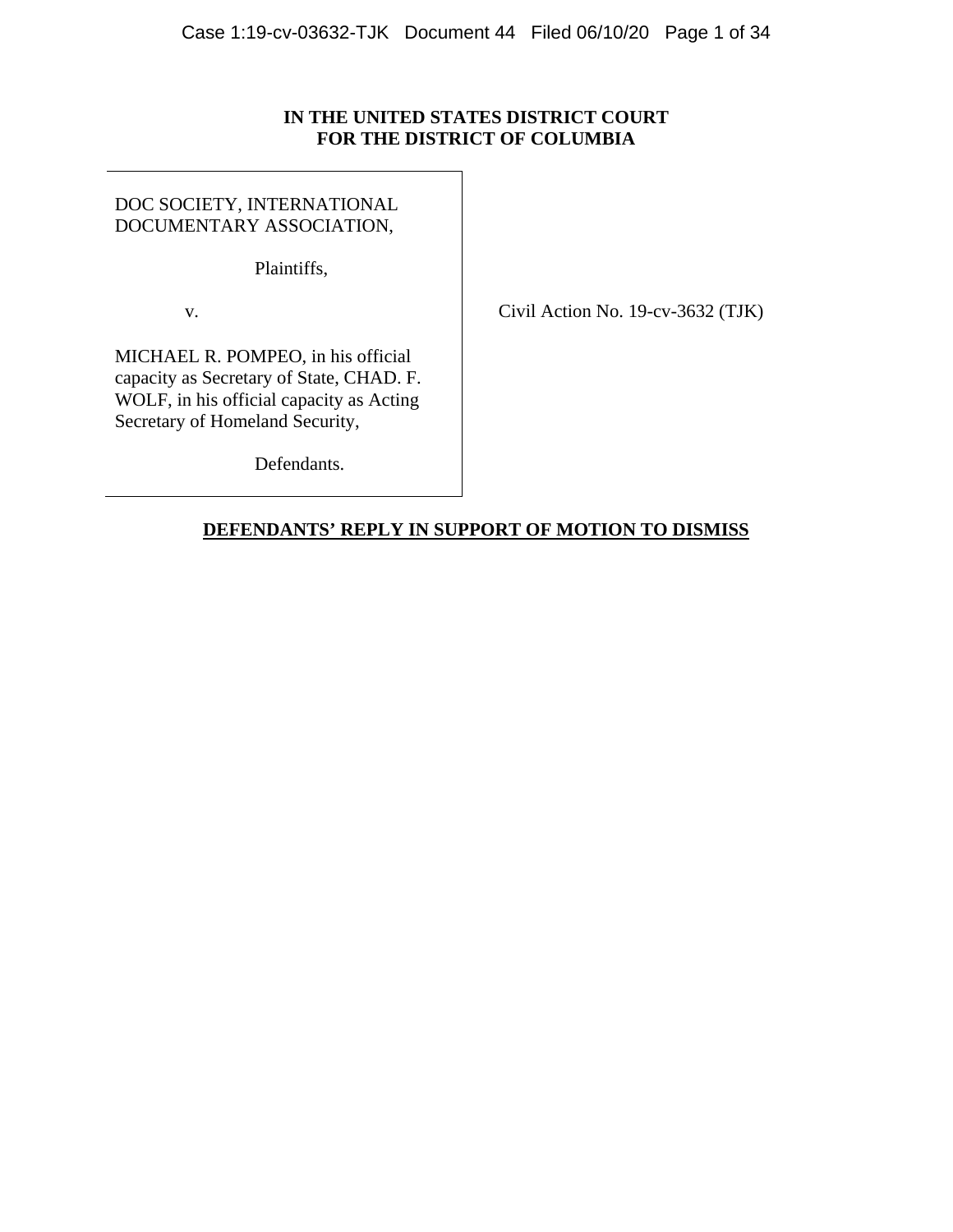# **TABLE OF CONTENTS**

| I.  | PLAINTIFFS LACK STANDING TO ASSERT THEIR CLAIMS IN THIS CASE2 |                                                                             |                                                                                                                                         |  |
|-----|---------------------------------------------------------------|-----------------------------------------------------------------------------|-----------------------------------------------------------------------------------------------------------------------------------------|--|
|     | A.                                                            | IDA has not established standing to sue on behalf of any identified member3 |                                                                                                                                         |  |
|     |                                                               | 1.                                                                          | IDA has not identified any of its allegedly injured members. 3                                                                          |  |
|     |                                                               | 2.                                                                          | Plaintiffs' allegations fail to demonstrate that any foreign member<br>of IDA would have individual standing to challenge the social    |  |
|     |                                                               | 3.                                                                          | Plaintiffs' allegations fail to demonstrate that any U.S. member of<br>IDA would have individual standing to challenge the social media |  |
|     | <b>B.</b>                                                     |                                                                             | Neither Plaintiff has established standing to sue in its organizational                                                                 |  |
|     | $\mathcal{C}$ .                                               |                                                                             | Third-party standing is not an independent basis upon which Plaintiffs can                                                              |  |
| II. |                                                               |                                                                             | PLAINTIFFS FAIL TO STATE A CLAIM UNDER EITHER THE APA OR                                                                                |  |
|     | A.                                                            |                                                                             |                                                                                                                                         |  |
|     |                                                               | 1.                                                                          | Plaintiffs' asserted organizational interests fall outside the zone of                                                                  |  |
|     |                                                               | 2.                                                                          | The Secretary's decisions about what additional information is<br>"necessary" in a visa application is committed to agency discretion15 |  |
|     | <b>B.</b>                                                     |                                                                             |                                                                                                                                         |  |
|     |                                                               | 1.                                                                          | The Secretary has authority under $\S 1202(a)$ and (c) to issue the                                                                     |  |
|     |                                                               | 2.                                                                          | The Supporting Statements demonstrate that the social media                                                                             |  |
|     | $C$ .                                                         |                                                                             | Plaintiffs' First Amendment claim is subject to a deferential standard of                                                               |  |
|     |                                                               |                                                                             |                                                                                                                                         |  |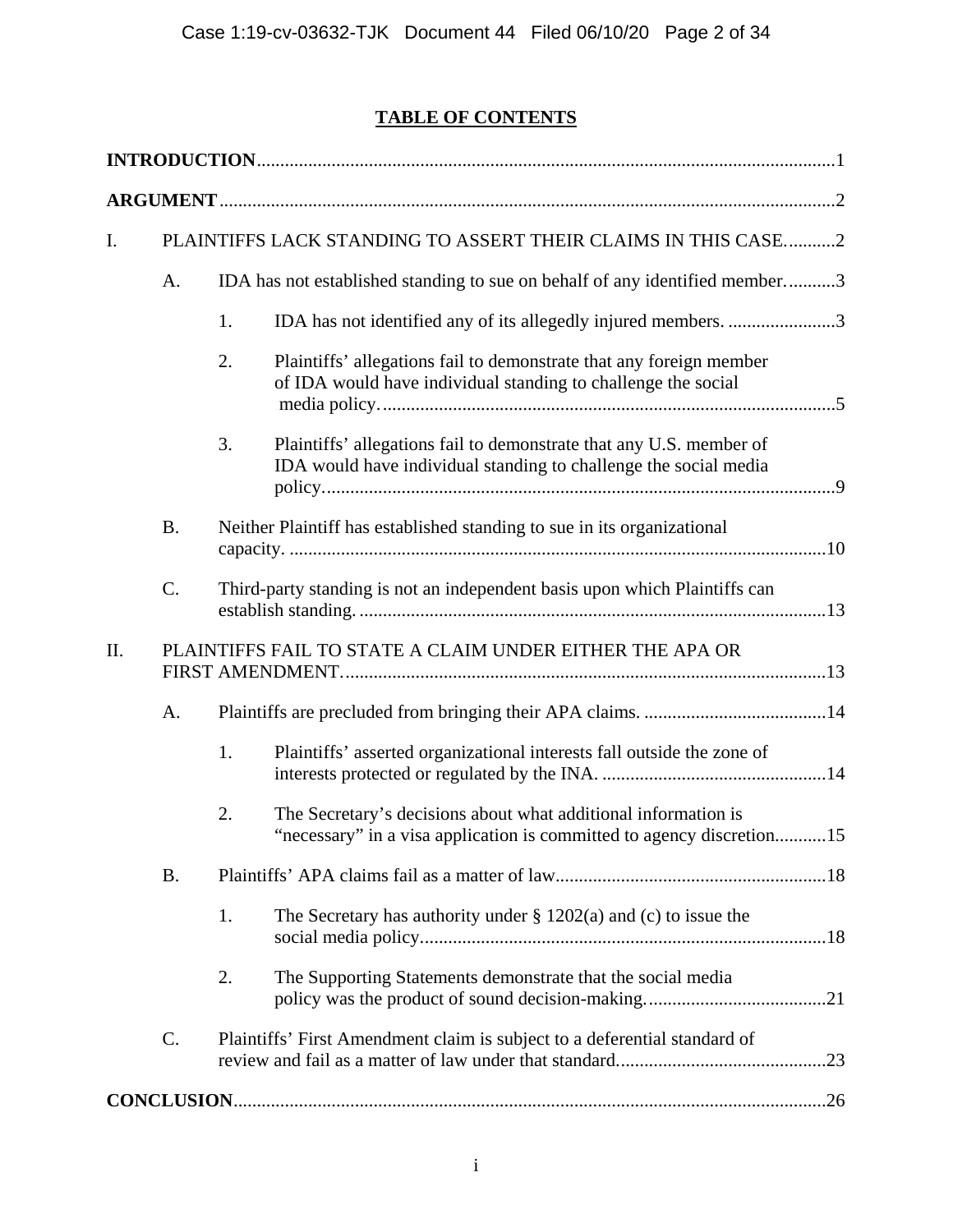# **TABLE OF AUTHORITIES**

## **Cases**

| Am. Library Ass'n v. Barr,                                          |  |
|---------------------------------------------------------------------|--|
| Am. Soc'y for Prevention of Cruelty to Animals v. Feld Enm't, Inc., |  |
| American Anti-Vivisection Society v. USDA,                          |  |
| Arora v. Buckhead Family Dentistry, Inc.,                           |  |
| Ashcroft v. Iqbal,                                                  |  |
| Ass'n of Am. Physicians & Surgeons, Inc. v. Sebelius,               |  |
| Ass'n of Private Sector Colls. & Univs. v. Duncan,                  |  |
| Balt. Gas & Elec. Co. v. NRDC,                                      |  |
| Bell Atl. Corp. v. Twombly,                                         |  |
| Bender v. Williamsport Area Sch. Dist.,                             |  |
| Bridges v. Wixon,                                                   |  |
| Broaderick v. Oklahoma,                                             |  |
| Californians for Renewable Energy v. U.S. Dep't of Energy,          |  |
| Cellular Telecomms. & Internet Ass'n v. FCC,                        |  |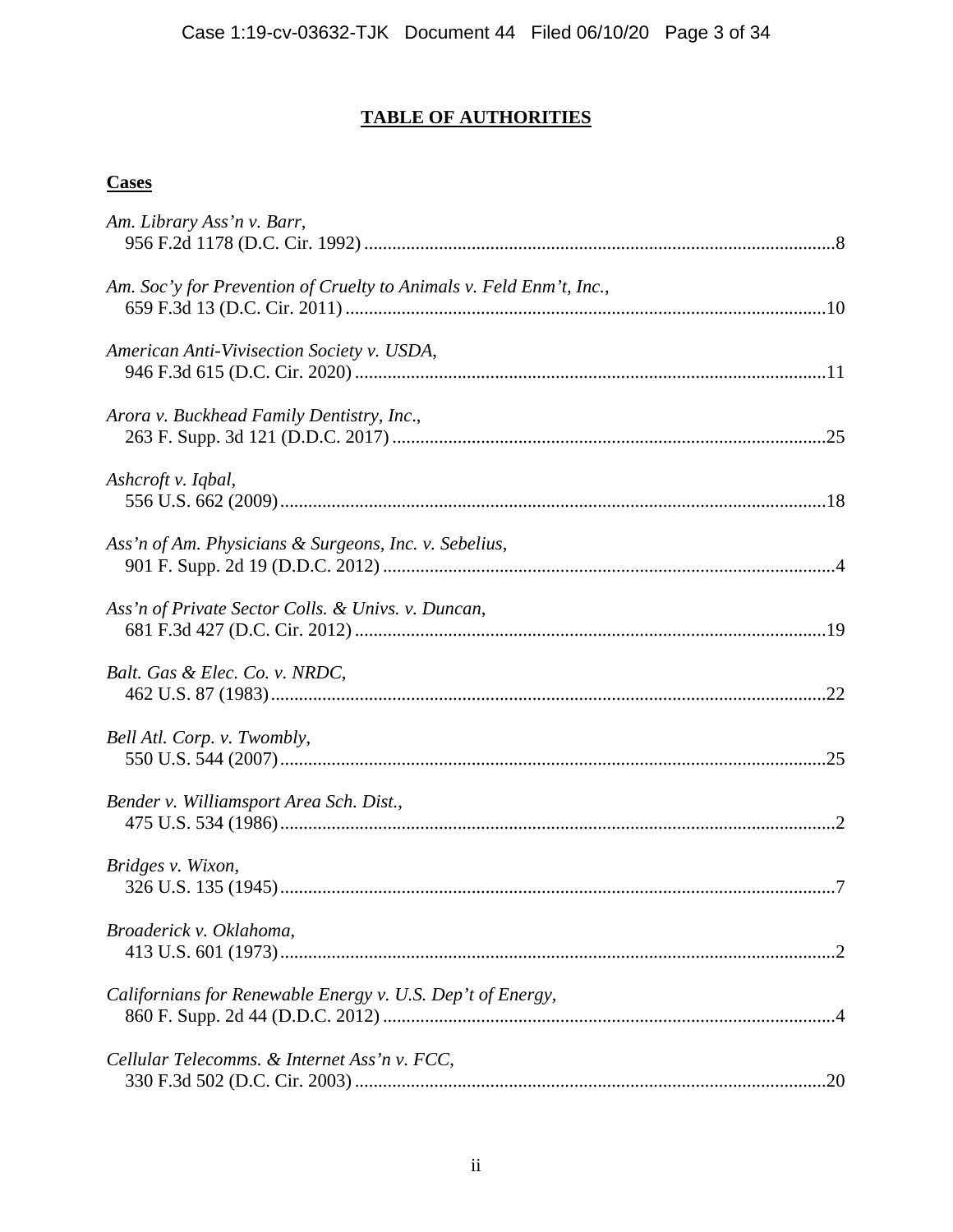| Chamber of Commerce of U.S. v. EPA,                                                                                                                                                                                          |
|------------------------------------------------------------------------------------------------------------------------------------------------------------------------------------------------------------------------------|
| Chamber of Commerce of U.S. v. FEC,                                                                                                                                                                                          |
| Chevron, U.S.A., Inc. v. Natural Resource Defense Council, Inc.                                                                                                                                                              |
| Clapper v. Amnesty Int'l USA,                                                                                                                                                                                                |
| Coal. for Mercury-Free Drugs v. Sebelius,                                                                                                                                                                                    |
| Ctr. for Biological Diversity v. Trump,                                                                                                                                                                                      |
| Detroit Int'l Bridge Co. v. Gov't of Canada,<br>883 F.3d 895 (D.C. Cir. 2018), as amended on denial of reh'g (Mar. 6, 2018), cert. dismissed<br>sub nom. Detroit Int'l Bridge Co. v. Dep't of State, 139 S. Ct. 378 (2018)17 |
| Dist. No. 1, Pac. Coast Dist., Marine Engineers' Beneficial Ass'n v. Mar. Admin.,                                                                                                                                            |
| DKT Mem'l Fund, Ltd. v. Agency for Int'l Dev.,                                                                                                                                                                               |
| Equal Rights Ctr. v. Post Properties, Inc.,                                                                                                                                                                                  |
| Faculty, Alumni, and Students Opposed to Racial Preferences v. Harvard Law Review,                                                                                                                                           |
| Fair Emp't Council of Greater Wash., Inc. v. BMC Mktg. Corp.,                                                                                                                                                                |
| FCC v. Fox Television Stations, Inc.,                                                                                                                                                                                        |
| Fiallo v. Bell,                                                                                                                                                                                                              |
| Friends of the Earth, Inc. v. Laidlaw Envtl. Servs. (TOC), Inc.,                                                                                                                                                             |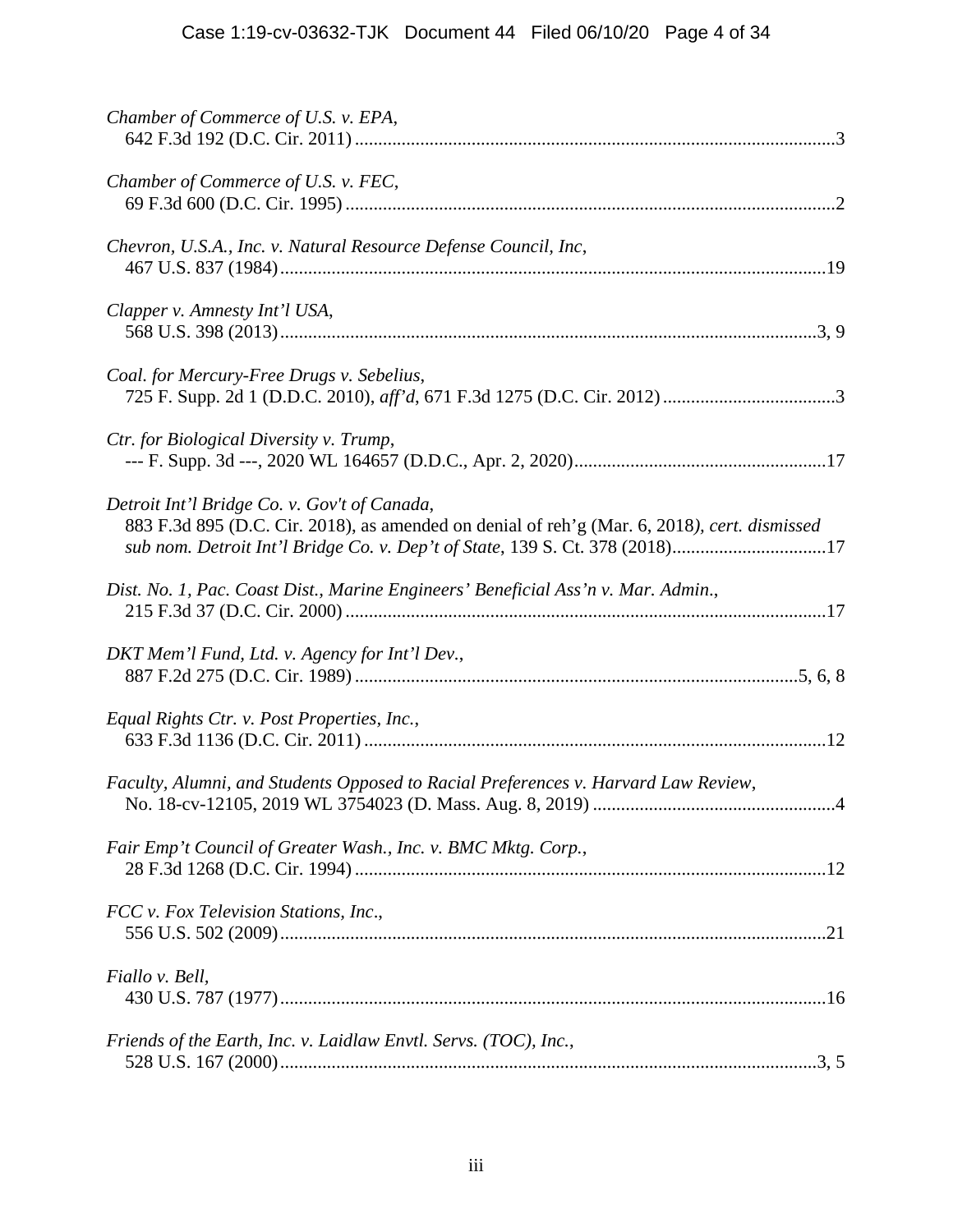| GTE Serv. Corp. v. FCC,                                                                               |
|-------------------------------------------------------------------------------------------------------|
| Haitian Refugee Center v. Gracey,                                                                     |
| Harisiades v. Shaughnessy,                                                                            |
| Heckler v. Chaney,                                                                                    |
| Hotel & Rest. Emps. Union, Local No. 25 v. Smith,                                                     |
| Ibrahim v. Department of Homeland Security,                                                           |
| Int'l Acad. of Oral Med. & Toxicology v. FDA,                                                         |
| Johnson v. Comm'n on Presidential Debates,                                                            |
| Kerry v. Din,                                                                                         |
| Kleindienst v. Mandel,                                                                                |
| Kowalski v. Tesmer,                                                                                   |
| La Asociacion de Trabajadores de Lake Forest v. City of Lake Forest,                                  |
| Laird v. Tatum,                                                                                       |
| Landon v. Plasencia,                                                                                  |
| Legal Assistance for Vietnamese Asylum Seekers v. Department of State, Bureau of Consular<br>Affairs, |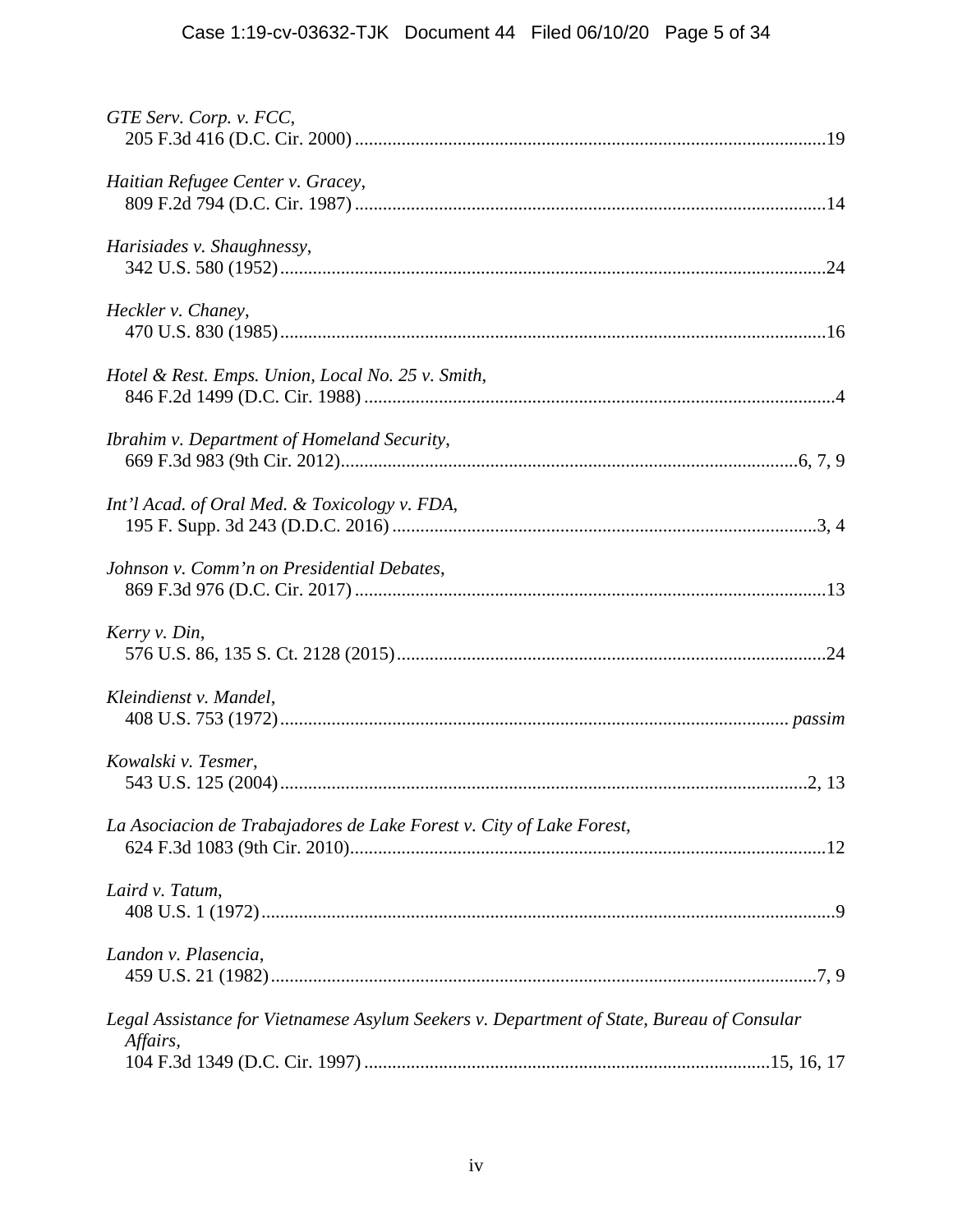| Lepelletier v. FDIC,                                             |  |
|------------------------------------------------------------------|--|
| Lujan v. Defs. of Wildlife,                                      |  |
| Marsh v. Ore. Nat. Res. Council,                                 |  |
| Mathews v. Diaz,                                                 |  |
| Mohon v. Agentra, LLC,                                           |  |
| Motor Vehicle Mfrs. Ass'n of U.S. v. State Farm Mut. Auto. Ins., |  |
| Nat'l Cable & Telecomm. Ass'n. v. Brand X Internet Servs.,       |  |
| Nat'l Fair Hous. All. v. Carson,                                 |  |
| Nat'l Taxpayers Union, Inc. v. United States,                    |  |
| Nat'l Treas. Emps. Union v. United States,                       |  |
| NFFE v. United States,                                           |  |
| People for the Ethical Treatment of Animals v. USDA,             |  |
| Pub. Citizen, Inc. v. Trump,                                     |  |
| Renne v. Geary,                                                  |  |
| Robinson v. Shell Oil Co.,                                       |  |
| Saavedra Bruno v. Albright,                                      |  |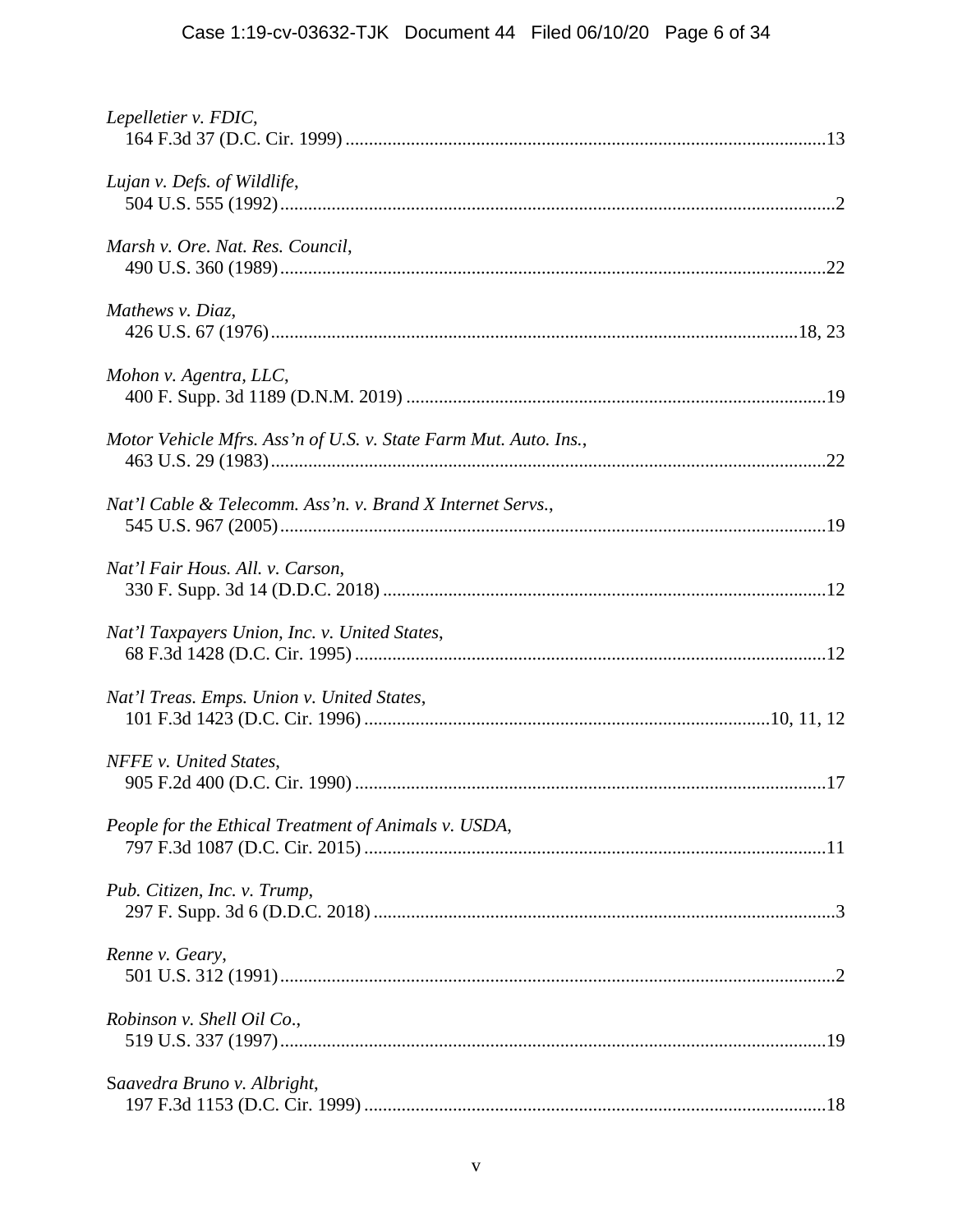| Summers v. Earth Island Inst.,                      |
|-----------------------------------------------------|
| Susan B. Anthony List v. Driehaus,                  |
| Tex. Low Income Hous. Info. Serv. v. Carson,        |
| Trump v. Hawaii,                                    |
| United Presbyterian Church in the U.S.A. v. Reagan, |
| United States ex rel. Knauff v. Shaughnessy,        |
| United States ex rel. Turner v. Williams,           |
| United States v. Verdugo-Urquidez,                  |
| W. Wood Preservers Inst. v. McHugh,                 |
| <b>Statutes</b>                                     |
|                                                     |
|                                                     |
|                                                     |
|                                                     |
|                                                     |
|                                                     |
| <b>Rules</b>                                        |
|                                                     |
|                                                     |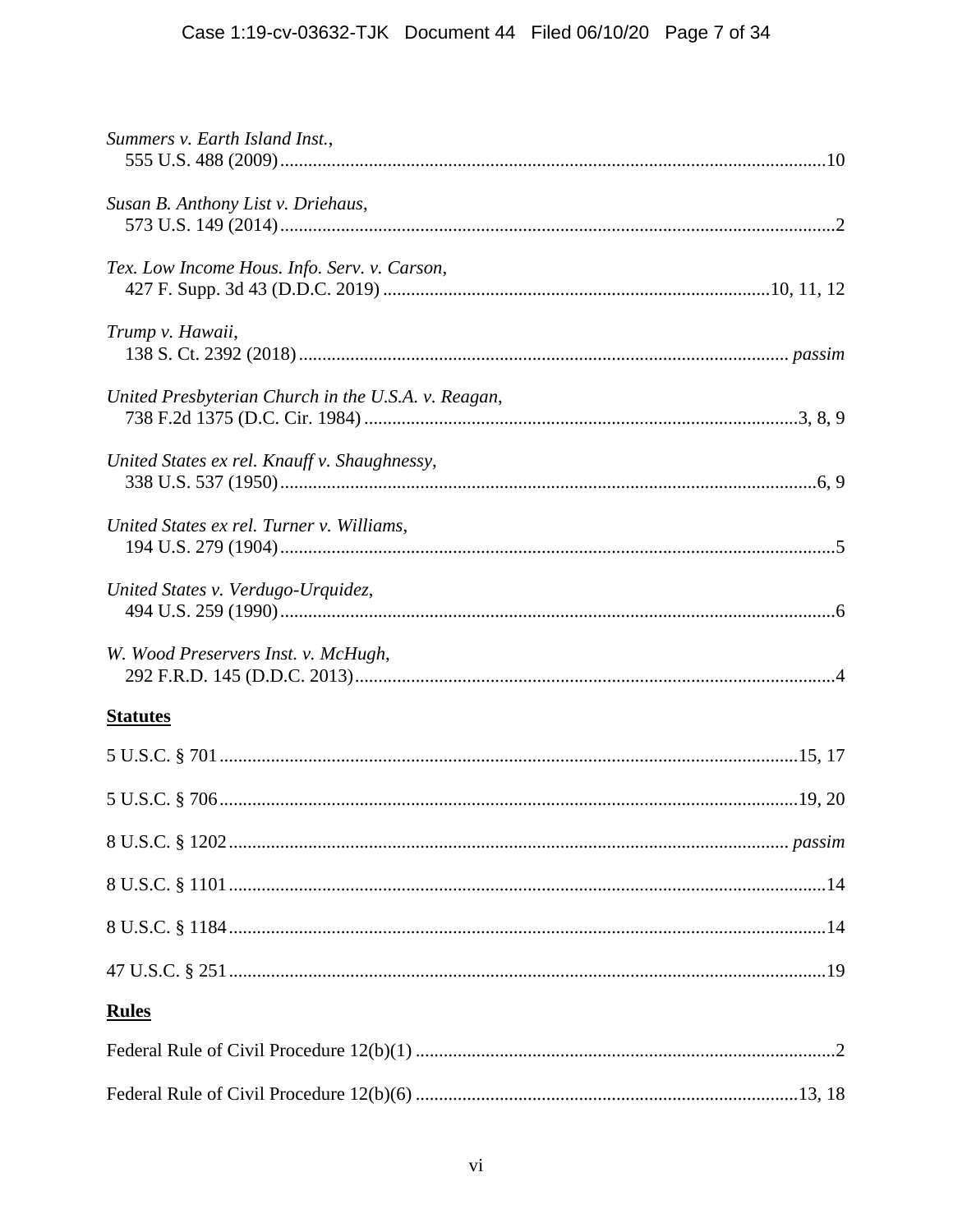# **Regulations**

| <b>Other Authorities</b> |  |
|--------------------------|--|
|                          |  |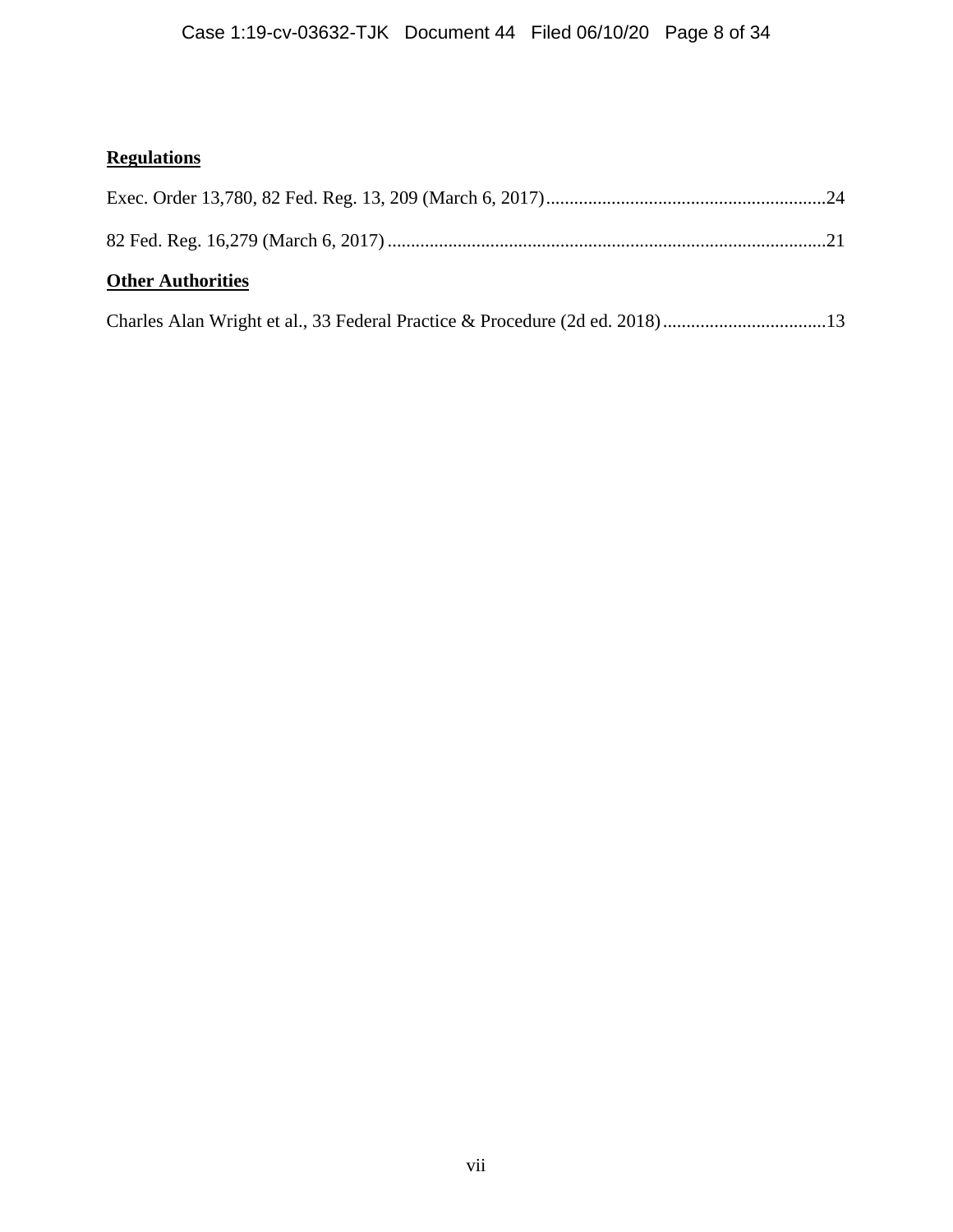### **INTRODUCTION**

Plaintiffs challenge a policy promulgated by the Secretary of State pursuant to 8 U.S.C. § 1202(a) and (c) that requires aliens applying for U.S. visas to disclose social media identifiers used during the preceding five years ("the social media policy"). As Defendants explained in their Motion to Dismiss, Plaintiffs' challenge suffers from two fatal flaws. First, the two Plaintiffs, Doc Society and the International Documentary Association ("IDA"), lack Article III standing to bring this lawsuit on behalf of allegedly injured members or in their capacity as organizations. Second, Plaintiffs have failed to state a viable cause of action that allows them to challenge the social media policy. Plaintiffs' claims under the Administrative Procedure Act ("APA") are not subject to judicial review and, in any event, fail as a matter of law. Similarly, Plaintiffs' First Amendment claim against the Secretary and the Department of Homeland Security ("DHS") fails as a matter of law under the highly deferential standard of review applicable to that claim, which was most recently reaffirmed by the Supreme Court in *Trump v. Hawaii*. 138 S. Ct. 2392, 2420 (2018). This case should accordingly be dismissed.

Plaintiffs' brief in opposition to Defendants' motion does nothing to alter this conclusion. Plaintiffs claim that IDA has standing to sue on behalf of its members, but they fail to specifically identify any IDA member, much less demonstrate that any IDA member would have individual standing to bring this case. Equally unavailing are Plaintiffs' efforts to establish organizational standing. Plaintiffs fail to show that the social media policy directly conflicts with their missions, impairs their day-to-day operations, or requires them to divert resources from their core activities. And Plaintiffs' claim that the doctrine of third-party standing independently permits them to bring this lawsuit is misguided and should be rejected.

 Plaintiffs' Opposition fares no better on the merits of their claims. Review under the APA is not available because Plaintiffs fall outside the statutorily protected zone of interests and because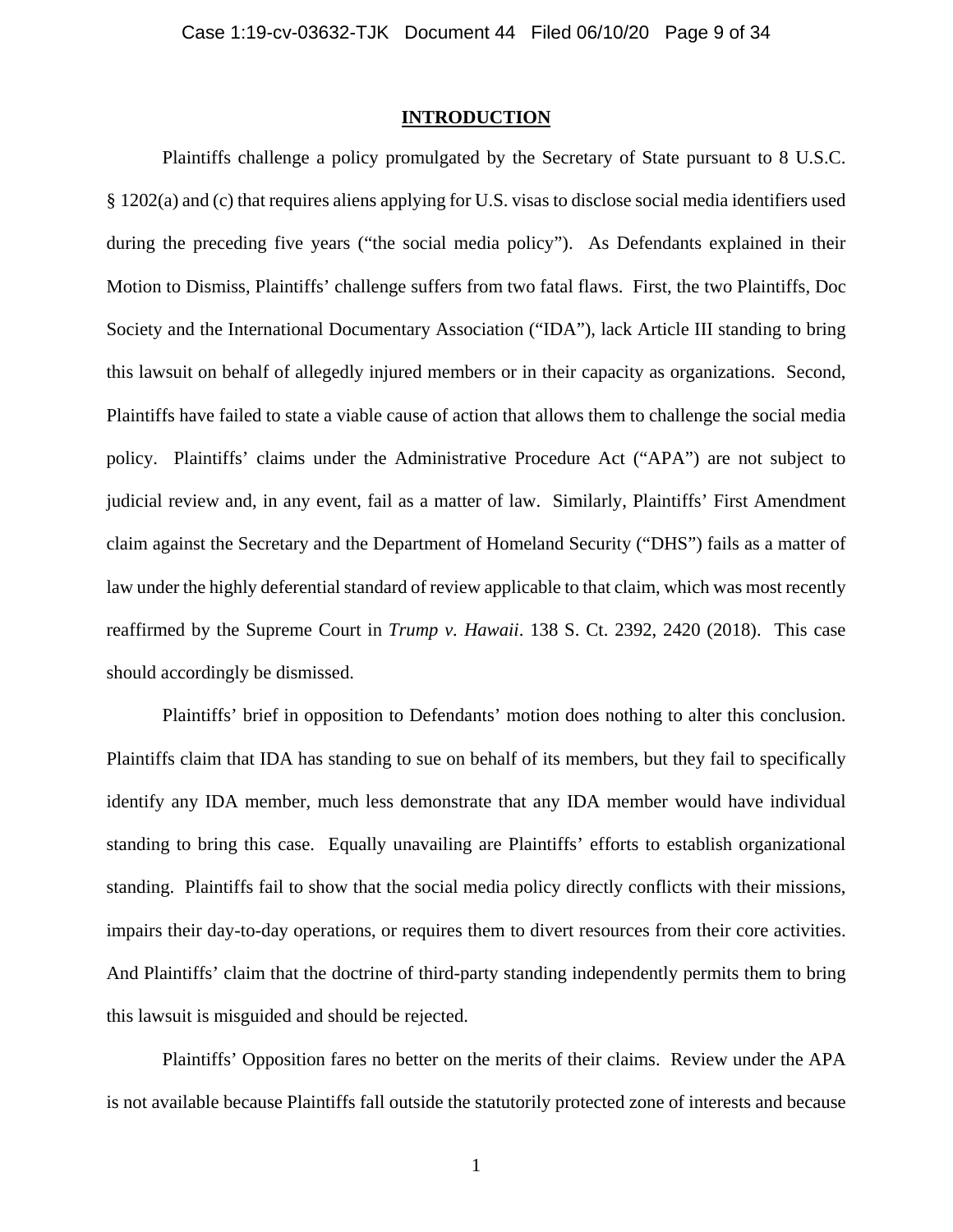there are no judicially manageable standards to apply when reviewing the Secretary's exercise of his discretion under 8 U.S.C. § 1202(a) and (c). Nor have Plaintiffs plausibly alleged that the social media policy exceeds the Secretary's statutory authority or that the policy was arbitrary and capricious. Plaintiffs' First Amendment challenge to the policy likewise fails because the policy passes constitutional muster under the applicable deferential standard of review.

#### **ARGUMENT**

### **I. PLAINTIFFS LACK STANDING TO ASSERT THEIR CLAIMS IN THIS CASE.**

This Court must "presume that [it] lack[s] jurisdiction 'unless the contrary appears affirmatively from the record.'" *Renne v. Geary*, 501 U.S. 312, 316 (1991) (quoting *Bender v. Williamsport Area Sch. Dist.*, 475 U.S. 534, 546 (1986)). Plaintiffs have not carried their burden of pleading allegations that show they have Article III standing, and thus their claims should be dismissed pursuant to Federal Rule of Civil Procedure 12(b)(1).

Plaintiffs' Opposition fails to sustain any other conclusion. To start, there is no merit to Plaintiffs' suggestion that their burden to establish Article III standing is "lower" because they allege that Defendants' conduct chills speech and association, *see* Pls.' Mem. of Law in Opp'n to Mot. to Dismiss ("Pls.' Opp."), ECF No. 32, at 8, and neither of the cases Plaintiffs cite for this proposition offers any support in this regard. In the first case, the plaintiffs satisfied the usual test for Article III standing by showing a sufficient likelihood that the challenged regulation would be enforced against them, *see Chamber of Commerce of U.S. v. FEC*, 69 F.3d 600, 603-04 (D.C. Cir. 1995); *see also Susan B. Anthony List v. Driehaus*, 573 U.S. 149, 158-161 (2014) (explaining what Article III requires in such cases), while the second case is inapposite because it involved the relaxation of a non-Article III doctrine, *see Broaderick v. Oklahoma*, 413 U.S. 601, 609-13 (1973); *see also Kowalski v. Tesmer*, 543 U.S. 125, 128-29 (2004). Allegations of a chilling effect do not alter "the irreducible constitutional minimum of standing," *Lujan v. Defs. of Wildlife*, 504 U.S. 555, 560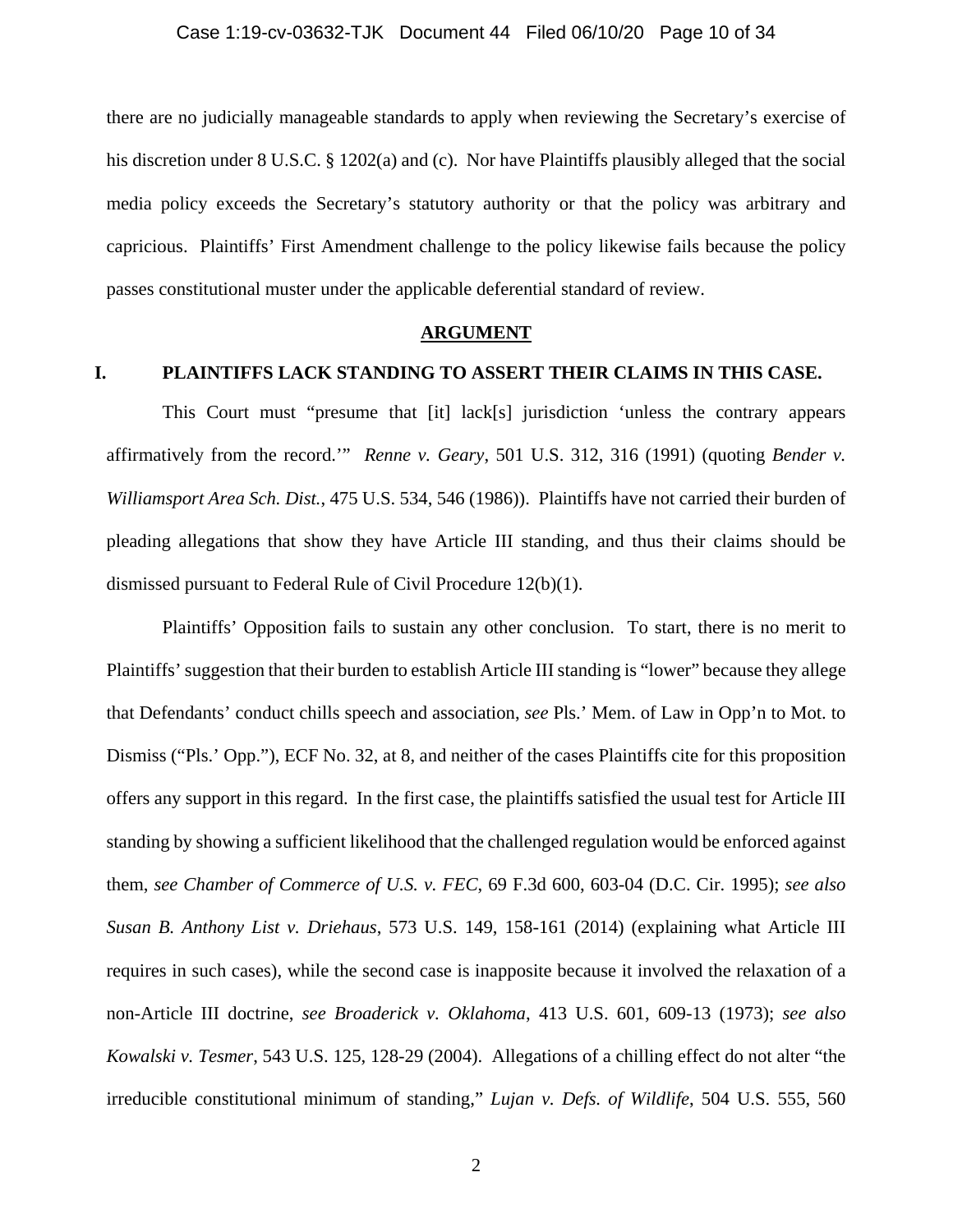### Case 1:19-cv-03632-TJK Document 44 Filed 06/10/20 Page 11 of 34

(1992), particularly in the area of foreign affairs, *see, e.g.*, *Clapper v. Amnesty Int'l USA*, 568 U.S. 398, 408-09 (2013); *United Presbyterian Church in the U.S.A. v. Reagan*, 738 F.2d 1375, 1378-80 (D.C. Cir. 1984) (Scalia, J.).

### **A. IDA has not established standing to sue on behalf of any identified member.**

The Complaint asserts that both Doc Society and IDA are suing "on behalf of . . . [their] members, partners, and audiences." Compl., ECF No. 1, ¶ 39. Plaintiffs now concede, however, that Doc Society lacks associational standing because it has no members. *Compare* Pls.' Opp. at 8- 9, *with* Defs.' Mem. of Law in Supp. of Mot. to Dismiss ("Defs. Mot."), ECF No. 31-1, at 11. Plaintiffs also concede that IDA cannot establish associational standing by alleging injuries to "partners" or "audiences." *Compare* Pls.' Opp. at 9-13, *with* Defs.' Mot. at 12-13. Plaintiffs' sole remaining theory of associational standing is that some of IDA's members "would . . . have standing to sue in their own right." Pls.' Opp. at 9 (quoting *Friends of the Earth, Inc. v. Laidlaw Envtl. Servs. (TOC), Inc.*, 528 U.S. 167, 181 (2000)). This theory fails for the reasons set forth below.

### 1. IDA has not identified any of its allegedly injured members.

To establish associational standing, IDA must "identify at least one *specific* member who has suffered, or is likely to suffer, an injury in fact." *Pub. Citizen, Inc. v. Trump*, 297 F. Supp. 3d 6, 18 (D.D.C. 2018) (emphasis in original); *see, e.g.*, *Chamber of Commerce of U.S. v. EPA*, 642 F.3d 192, 199-200 (D.C. Cir. 2011); *Int'l Acad. of Oral Med. & Toxicology v. FDA*, 195 F. Supp. 3d 243, 264 (D.D.C. 2016). Plaintiffs claim that "[t]he Complaint specifically identifies" "numerous individual members [of IDA,]" Pls.' Opp. at 9 & n.4, but, in reality, the Complaint offers vague descriptions of eight unnamed IDA members and thus falls well short of actually identifying any of them, *see* Compl. ¶¶ 51, 55-56, 58.

This Court has repeatedly held that "an organization cannot base standing on injury to its unnamed members." *Coal. for Mercury-Free Drugs v. Sebelius*, 725 F. Supp. 2d 1, 13 (D.D.C.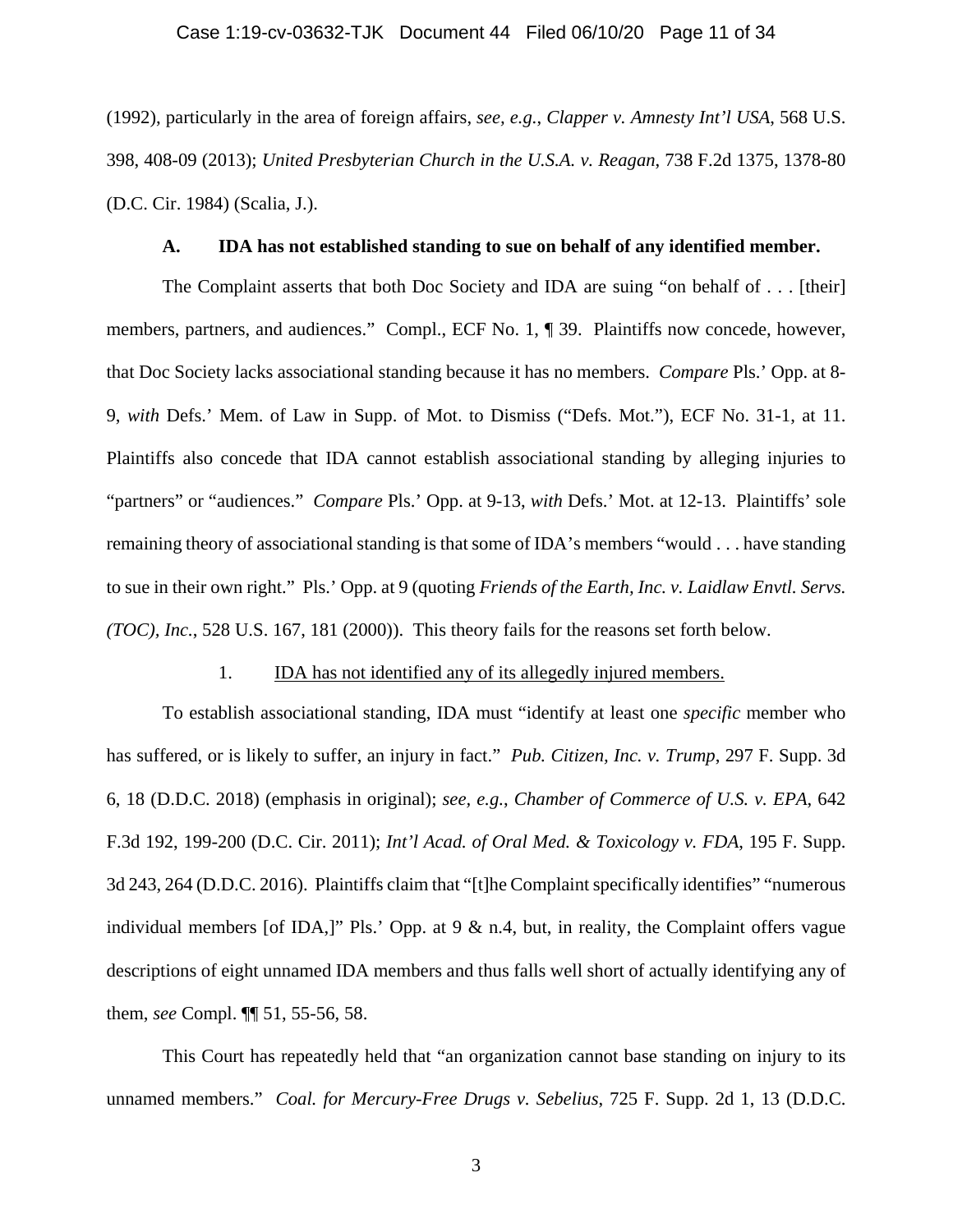### Case 1:19-cv-03632-TJK Document 44 Filed 06/10/20 Page 12 of 34

2010), *aff'd*, 671 F.3d 1275 (D.C. Cir. 2012); *see id.* at 9-10 n.7; *Int'l Academy of Oral Med.*, 195 F. Supp. 3d at 264-65; *Californians for Renewable Energy v. U.S. Dep't of Energy,* 860 F. Supp. 2d 44, 48 (D.D.C. 2012). Yet Plaintiffs seek to bypass this requirement, citing a decades-old opinion that "carr[ied] no weight and determine[d] no law of the circuit," *Hotel & Rest. Emps. Union, Local No. 25 v. Smith*, 846 F.2d 1499, 1500 (D.C. Cir. 1988) (en banc) (opinion of Mikva, J.). *See* Pls.' Opp. at 9 n.4 (citing *Smith*, 846 F.2d at 1500, 1506).<sup>1</sup> Plaintiffs also assert that naming IDA's foreign members would "require them to give up the very anonymity or obscurity that they seek to protect." *Id.* But Defendants have drawn Plaintiffs' attention to this Court's procedures for protecting sensitive information, *see* Defs.' Mot. at 12 n.9, and Plaintiffs do not explain why they have not even tried to use them. Moreover, Plaintiffs offer no justification for their failure to name, or even reference, a single U.S. member of IDA whom the social media policy allegedly injures.

In any event, Plaintiffs have not described any IDA member in sufficient detail to show that he or she could bring this suit in an individual capacity. *Cf. Faculty, Alumni, and Students Opposed to Racial Preferences v. Harvard Law Review*, No. 18-cv-12105, 2019 WL 3754023, at \*5-\*8 (D. Mass. Aug. 8, 2019) (denying associational standing where the plaintiffs failed to supply enough descriptive information about their unnamed members to allow the Court to conclude that any of them would have individual standing). The Complaint contains vague references to eight foreign members of IDA: four who allegedly "use pseudonymous social media identifiers," Pls.' Opp. at 10 (citing Compl. ¶ 51); two who are allegedly "[self-]censoring their online speech," *id.* at 11 (citing Compl. ¶¶ 55, 58); and two more who allegedly "have decided not to apply for U.S. visas," *id.* at 12

<sup>&</sup>lt;sup>1</sup> One judge in this District has suggested, in dicta, that a plaintiff association "need not identify the affected members by name at the pleading stage." *See Ass'n of Am. Physicians & Surgeons, Inc. v. Sebelius*, 901 F. Supp. 2d 19, 31 (D.D.C. 2012) (Jackson, J.). *But see W. Wood Preservers Inst. v. McHugh*, 292 F.R.D. 145, 148 (D.D.C. 2013) (referencing D.D.C. cases that have held otherwise and noting that Judge Jackson's statement was dicta).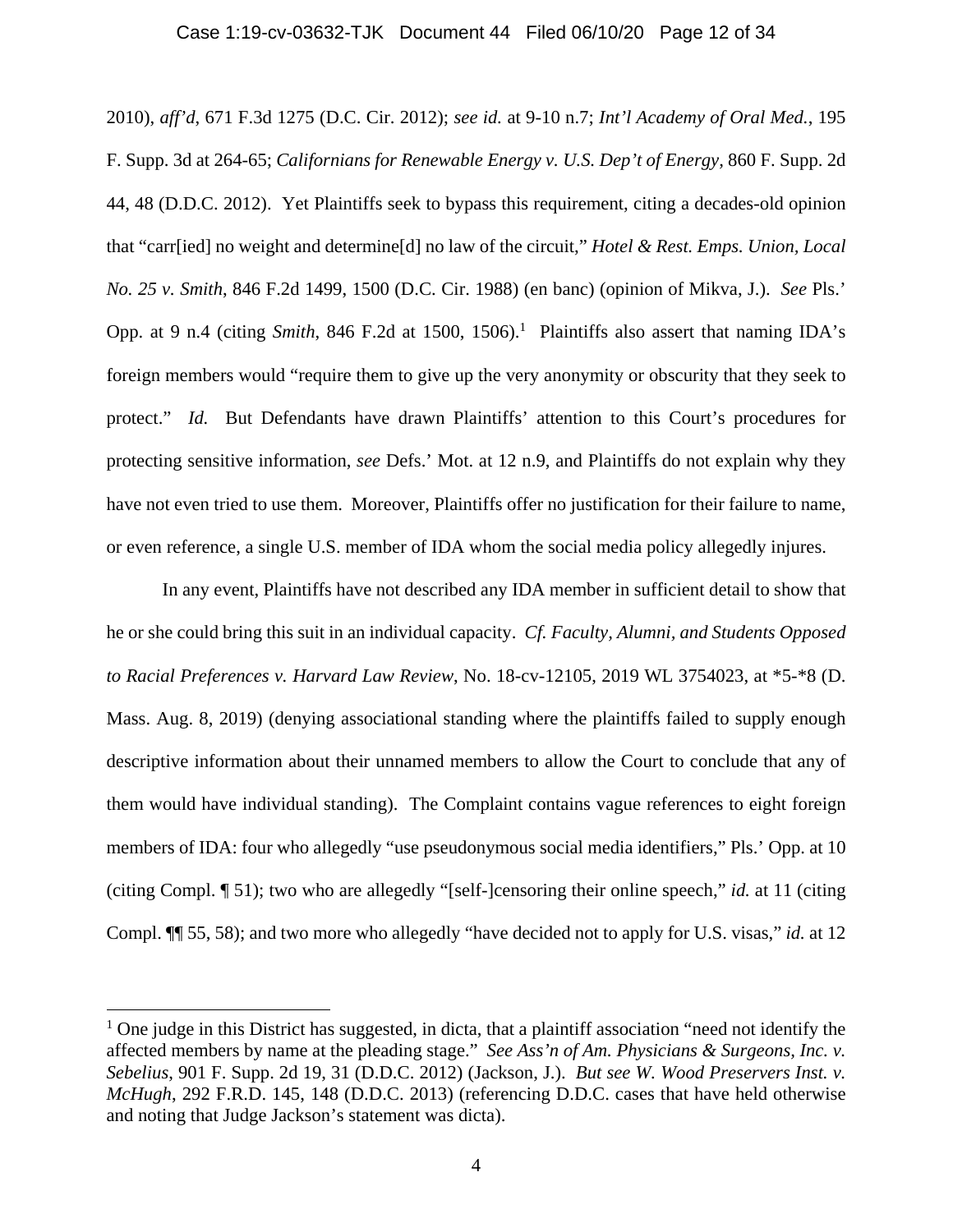### Case 1:19-cv-03632-TJK Document 44 Filed 06/10/20 Page 13 of 34

(citing Compl. ¶ 56).<sup>2</sup> Plaintiffs do not specify where seven of these eight people reside, even though this fact may determine whether any of them would have individual standing to bring this suit. *See, e.g.*, *DKT Mem'l Fund, Ltd. v. Agency for Int'l Dev.*, 887 F.2d 275, 284 (D.C. Cir. 1989) ("[A]liens beyond the territorial jurisdiction of the United States are generally unable to claim the protections of the First Amendment."). Plaintiffs allege that the remaining individual "currently resid[es] in the U.S. Midwest," Pls.' Opp. at 11, but they obscure other facts that may determine whether this person would have individual standing, such as his or her nationality, immigration status, and whether he or she plans to leave the United States and apply for a visa.<sup>3</sup> Without more information about these eight unnamed aliens, the Court cannot conclude that any of them "would . . . have standing to sue in their own right," *Laidlaw*, 528 U.S. at 181.

### 2. Plaintiffs' allegations fail to demonstrate that any foreign member of IDA would have individual standing to challenge the social media policy.

In addition to their failure to identify individual IDA members, Plaintiffs' allegations of injury to foreign members of IDA rest on the incorrect premise that an alien located outside of United States may assert First Amendment rights in connection with his or her visa application. The Supreme Court has held that aliens in this position—who are outside of the country and seeking entry—cannot assert First Amendment rights. *See Kleindienst v. Mandel*, 408 U.S. 753, 762 (1972) (holding that an unadmitted alien could not challenge his exclusion on First Amendment grounds); *id.* at 771 (Douglas, J., dissenting) ("[A]n alien who seeks admission<sup>[]</sup> has no First Amendment rights while outside the Nation."); *United States ex rel. Turner v. Williams*, 194 U.S. 279, 292 (1904)

<sup>&</sup>lt;sup>2</sup> The Complaint references two additional foreign members of IDA who allegedly "use social media," but does not allege that they have been injured by the social media policy. *See* Compl. ¶ 50.

<sup>3</sup> Although Plaintiffs acknowledge that permanent residents do not need visas, *see* Pls.' Opp. at 2 n.1, they make no attempt to square this fact with their vague allegation that an unnamed individual "currently residing in the U.S. Midwest" expects to submit "future visa applications," *id.* at 11.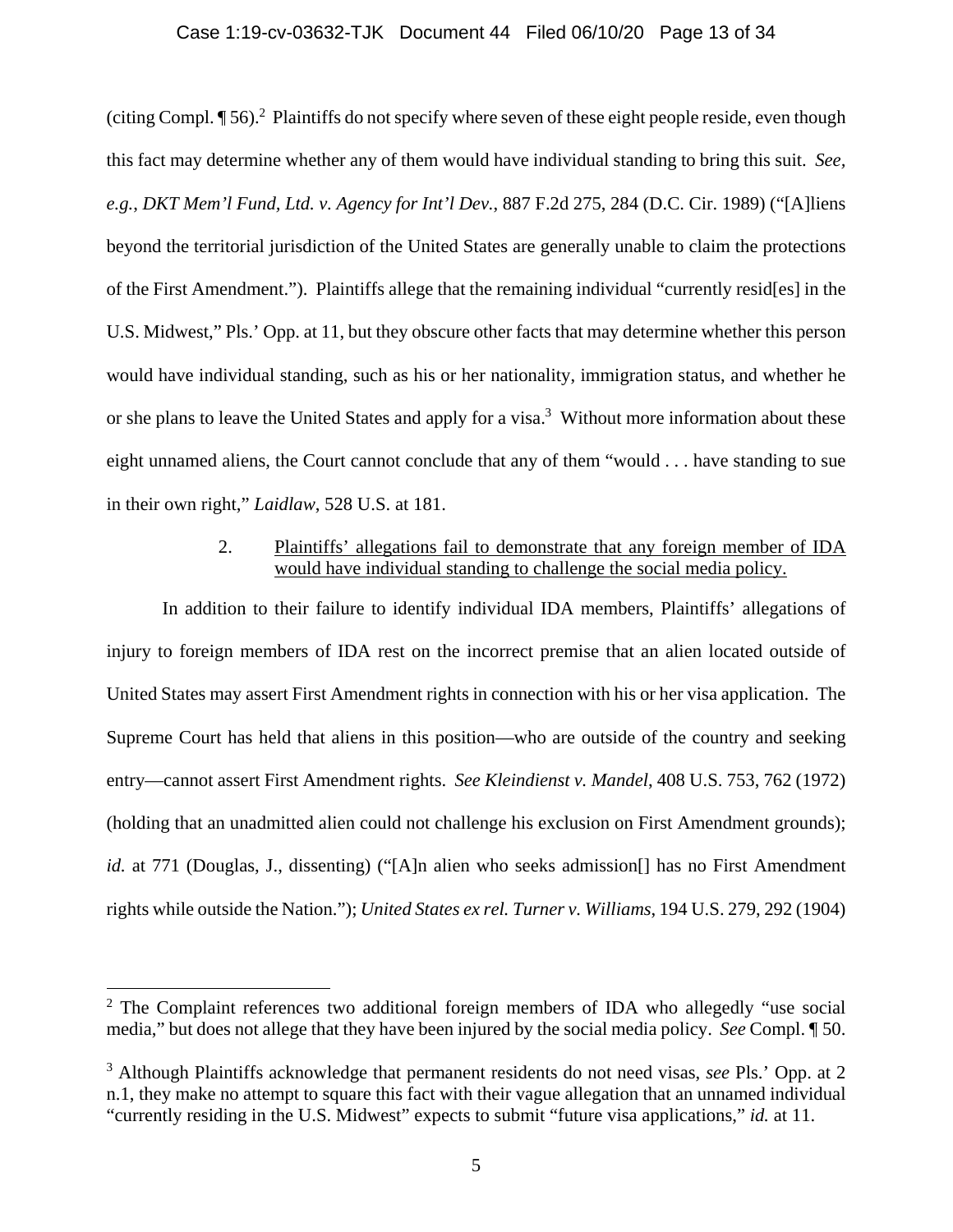### Case 1:19-cv-03632-TJK Document 44 Filed 06/10/20 Page 14 of 34

(similar); *see also United States ex rel. Knauff v. Shaughnessy*, 338 U.S. 537, 542 (1950). Similarly, the D.C. Circuit has held that "aliens beyond the borders of the United States" who are "not within the custody or control of the United States" enjoy "no First Amendment protection," and are therefore "without standing to assert [First Amendment] claims." *DKT Mem'l Fund*, 887 F.2d at 284-85.

Largely ignoring these cases, Plaintiffs assert that some foreign members of IDA residing abroad "enjoy full First Amendment protection" because they have "substantial connections to the United States." Pls.' Opp. at 10; *see id.* at 1, 4, 33-34; Compl. ¶¶ 1, 33, 43. Plaintiffs cite only two cases in support of this assertion, *see* Pls.' Opp. at 33, neither of which governs the standing analysis here. The first case, *United States v. Verdugo-Urquidez*, 494 U.S. 259 (1990), concerned a Mexican national who *was* physically present in the United States. The Supreme Court held that he could not claim a violation of the Fourth Amendment with respect to U.S. agents' search of his residence in Mexico because he had not "developed substantial connections with this country." *Id.* at 262, 271-72. Far from supporting Plaintiffs' position, *Verdugo-Urquidez* indicates that the Fourth Amendment protects only "the people of the United States" and does not "restrain the actions of the Federal Government against aliens outside of the United States territory." *Id.* at 266; *see also id.* at 265 (suggesting that the same is true of the First Amendment).

Plaintiffs also cite an out-of-circuit case, *Ibrahim v. Department of Homeland Security*, 669 F.3d 983 (9th Cir. 2012), which involved a foreign national who had spent four years at Stanford University pursuing a Ph.D; left the United States to attend a Stanford-sponsored conference in Malaysia, "intend[ing] her stay abroad to be brief"; and was prevented from returning to this country. *Id.* at 997. Over a dissent, the Ninth Circuit held that the student's connections to the United States enabled her to invoke the First Amendment in contending that her name had been placed on the No-Fly List by mistake. *Id*. The court's analysis of her right to bring constitutional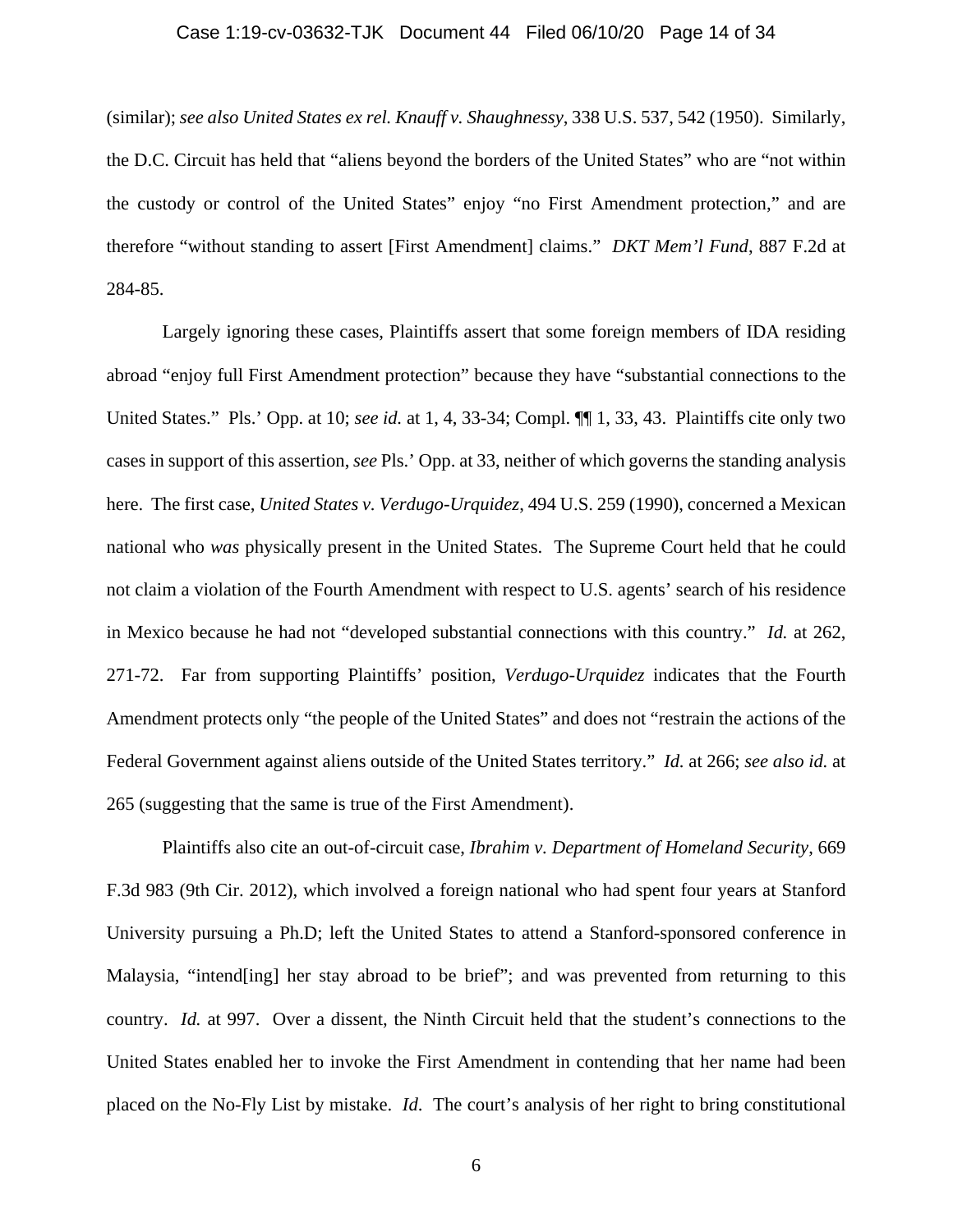#### Case 1:19-cv-03632-TJK Document 44 Filed 06/10/20 Page 15 of 34

claims began with "the uncontested proposition that if Ibrahim had remained in the United States, she would have been able to assert claims under the First and Fifth Amendments to challenge her placement on the government's terrorist watchlists," *id.* at 994, and concluded by finding that she did not lose her ability to assert them by traveling overseas, *id*. at 996-97. The court also made clear, however, that the student could not "challenge the revocation of her visa," *id.* at 993, in light of Congress' authority "to prescribe terms and conditions for entry and re-entry of aliens," *id.* at 997. Thus, even assuming the court's analysis was correct, *Ibrahim* does not support Plaintiffs' broad assertion that an alien located overseas enjoys First Amendment rights if he or she has "substantial connections" to the United States, *see* Pls.' Opp. at 1, 10, 33-34, much less that such an alien may assert First Amendment rights in connection with a U.S. visa application. And to the extent that *Ibrahim* is inconsistent with *Turner*, *Mandel*, and *DKT Memorial Fund*, this Court is bound by the latter trio of cases.

IDA likewise cannot establish a First Amendment injury to its "foreign members . . . currently residing in the United States." Pls.' Opp. at 10; *see id.* at 1, 33-34; Compl. ¶¶ 1, 33, 43, 55. "Once an alien gains admission to our country and begins to develop the ties that go with permanent residence," he or she is entitled to First Amendment rights. *Landon v. Plasencia*, 459 U.S. 21, 32 (1982); *see generally Bridges v. Wixon*, 326 U.S. 135 (1945). The social media policy does not apply to legal permanent residents, however, because they do not require visas. *See*  Supporting Statement for Paperwork Reduction Act Submission, Application for Immigrant Visa ("IVSS") at 1, ECF No. 31-8; Supporting Statement for Paperwork Reduction Act Submission, Application for Nonimmigrant Visa ("NIVSS") at 1, ECF No. 31-9; *accord* Pls.' Opp. at 2 n.1. And there is no merit to Plaintiffs' suggestion that the social media policy is being applied to aliens who are temporarily present in the United States. *See* Pls.' Opp. at 10-11, 13 n.7. Such aliens may someday be subject to the social media policy, but only if they leave the United States and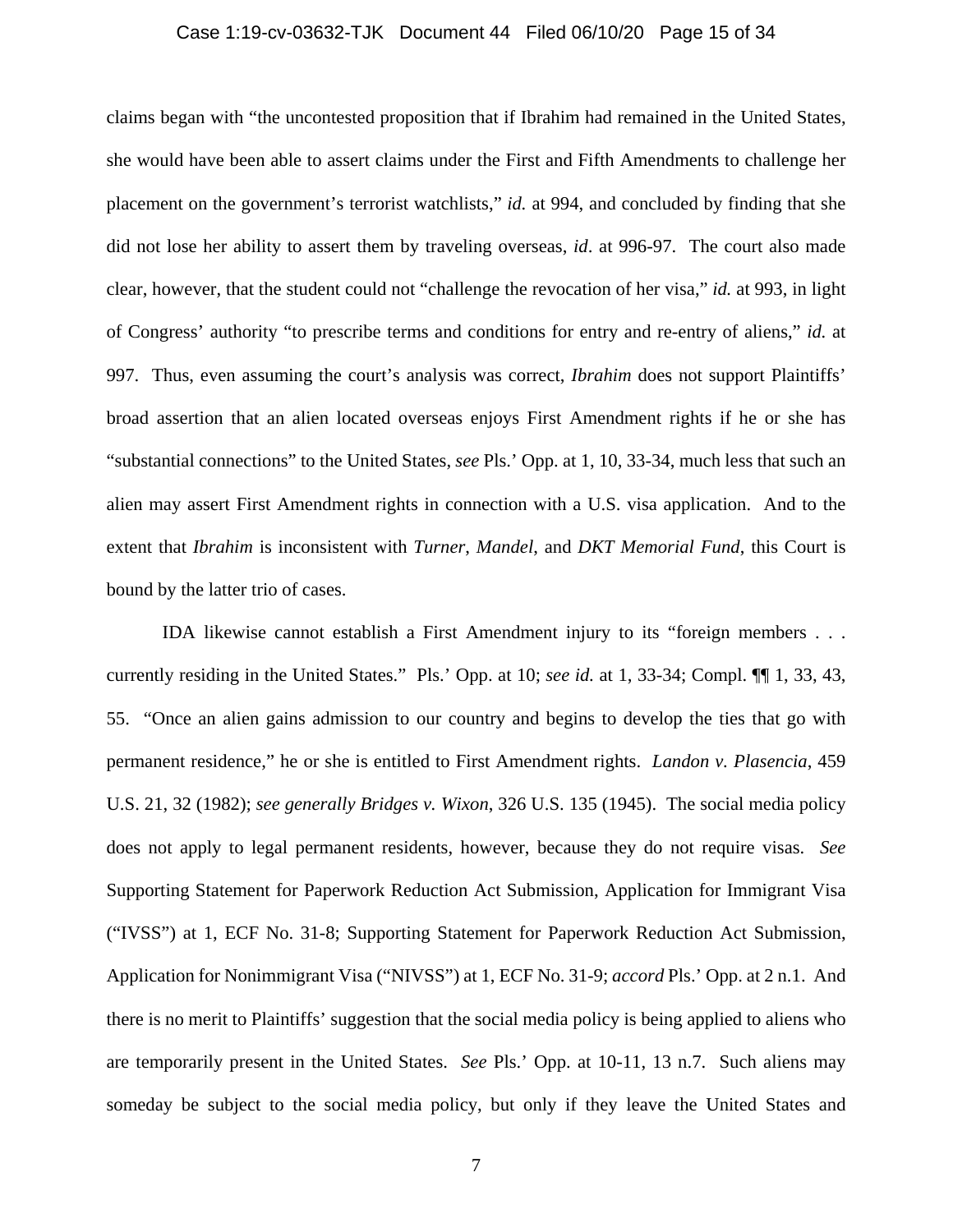#### Case 1:19-cv-03632-TJK Document 44 Filed 06/10/20 Page 16 of 34

subsequently apply for a new visa—at which point they are "aliens beyond the borders of the United States" who enjoy "no First Amendment protection," *DKT Mem'l Fund*, 887 F.2d at 285.

Plaintiffs suggest that an alien who is temporarily admitted to the United States retains First Amendment rights after his or her departure and can assert those rights with respect to future visa applications. *See* Pls.' Opp. at 10, 33-34. But Plaintiffs do not cite a single case recognizing this principle, and it cannot be squared with *Mandel*, *Turner*, *DKT Memorial Fund*, or even *Ibrahim*. *Mandel* is particularly instructive. The plaintiff in that case had been "admitted to the United States" temporarily in 1962 and again in 1968," first "as a working journalist" and subsequently "to speak at a number of universities and colleges." 408 U.S. at 756. Despite these prior visits, the Supreme Court held that he could not assert First Amendment rights when he applied for a new visa in 1969. *Id.* at 756, 762; *accord id.* at 771 (Douglas, J., dissenting).

Even if IDA's foreign members had First Amendment rights to assert, the D.C. Circuit has made clear that Plaintiffs cannot establish standing by alleging that a regulation is chilling their speech. *See, e.g.*, *Am. Library Ass'n v. Barr*, 956 F.2d 1178, 1193-94 (D.C. Cir. 1992); *United Presbyterian Church*, 738 F.2d at 1378-80. Plaintiffs mischaracterize the facts of the former case and ignore the holding of the latter. *See* Pls.' Opp. at 12-13 (attempting to distinguish these cases on the ground that they involved "plaintiffs [who] challenged government surveillance programs based merely on the speculation—not the certainty—that they themselves would be subject to surveillance"). In *American Library Association*, booksellers alleged that because of anti-obscenity regulations, they would "be chilled from producing or distributing sexually frank constitutionally protected speech." *See* 956 F.2d at 1192-94; *cf.* Compl. ¶¶ 54-63 (alleging that because of the social media policy, foreign nationals will be chilled from speaking freely on social media). And in *United Presbyterian Church*, then-Judge Scalia explained that a "chilling effect" is simply not an Article III injury; rather, the chilling-effects doctrine allows a plaintiff who has "suffered some concrete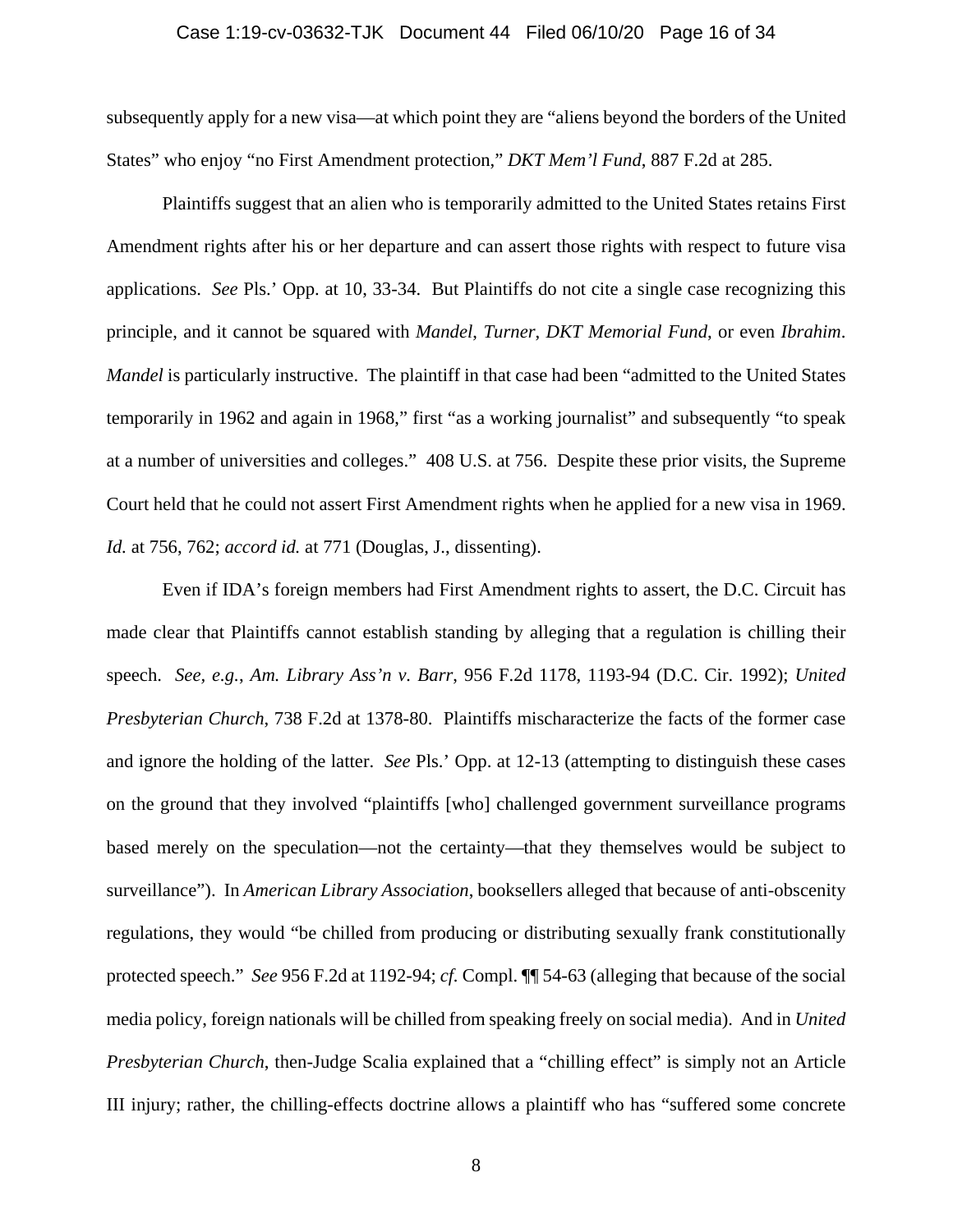### Case 1:19-cv-03632-TJK Document 44 Filed 06/10/20 Page 17 of 34

harm (past or immediately threatened) apart from the 'chill' itself' to argue that a law restricting speech is overly broad. 738 F.2d at 1378-79 & n.1; *see also Clapper*, 568 U.S. at 417-18 ("Allegations of a subjective 'chill' are not an adequate substitute for a claim of specific present objective harm or a threat of specific future harm.") (quoting *Laird v. Tatum*, 408 U.S. 1, 13-14 (1972)).

Similarly, IDA's foreign members cannot establish standing to challenge the social media policy by declining to apply for U.S. visas in the first place, *see* Pls.' Opp. at 12. An alien who seeks to enter this country "may not do so under any claim of right." *Knauff*, 338 U.S. at 542. Rather, entry is a "privilege granted by the sovereign United States Government . . . . only upon such terms as the United States shall prescribe." *Id.* It follows that an alien who applies for a U.S. visa cannot challenge the terms and conditions under which the Government denies his or her visa application, and, conversely, that an alien who chooses *not* to apply for a U.S. visa cannot challenge the terms and conditions under which he or she *could have* applied. *See, e.g.*, *Landon*, 459 U.S. at 32; *Mandel*, 408 U.S. at 762; *Knauff*, 338 U.S. at 542; *Ibrahim*, 669 F.3d at 993. Moreover, any opportunity that such aliens forego by failing to apply for U.S. visas is a self-inflicted injury; the harm stems from a voluntary choice not to submit a U.S. visa application, motivated by speculative fears about potential consequences of disclosing social media identifiers. *See Clapper*, 568 U.S. at 415-18; *cf.* Compl. ¶ 56 (asserting that two unidentified IDA members have decided not to apply for U.S. visas based on unspecified fears about the social media policy).

### 3. Plaintiffs' allegations fail to demonstrate that any U.S. member of IDA would have individual standing to challenge the social media policy.

While IDA's U.S. members of course have First Amendment rights, they are not subject to the social media policy, and Plaintiffs have not plausibly alleged that any of them would have standing to challenge it. *See* Pls.' Opp. at 13. As the Supreme Court recently explained, "United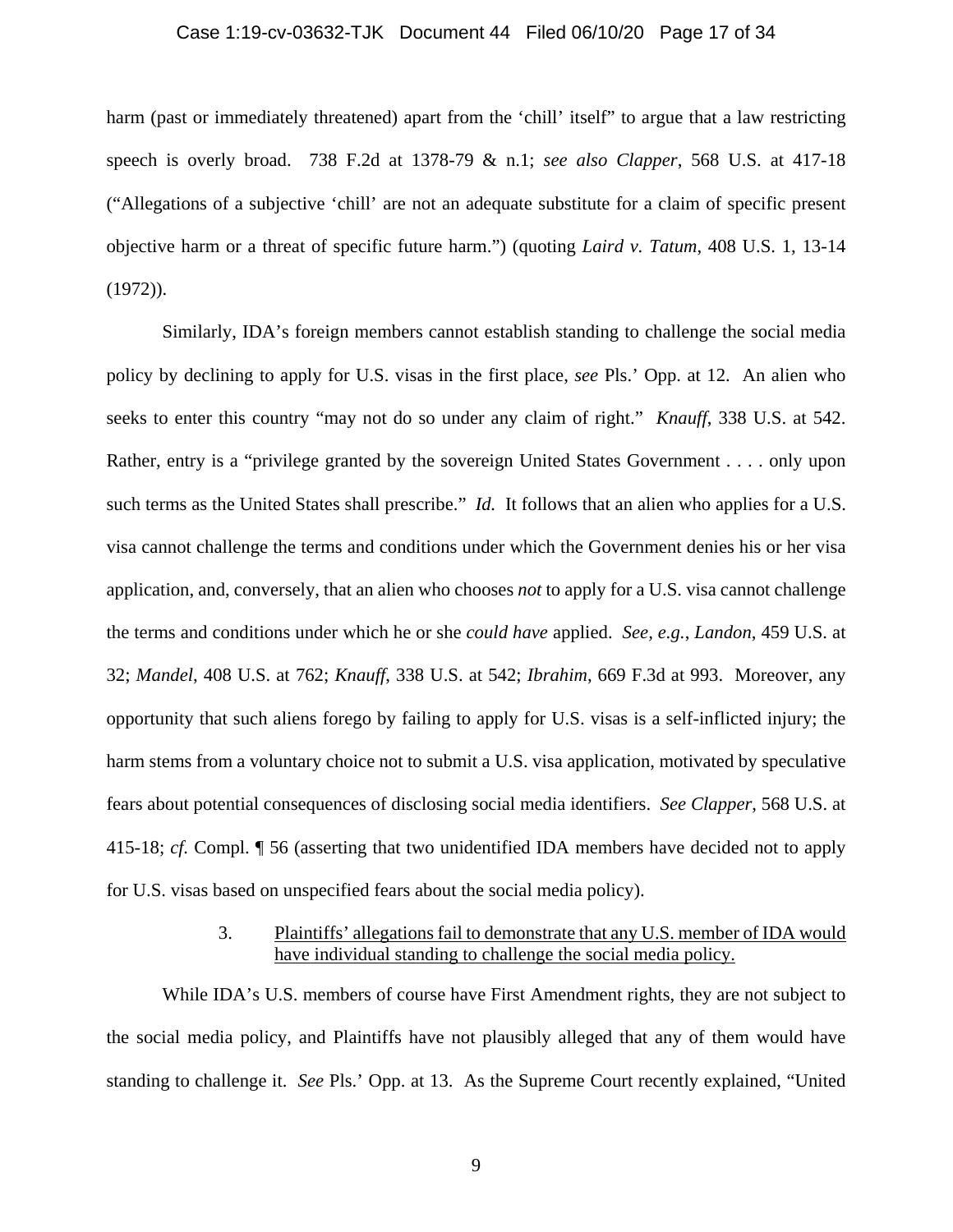### Case 1:19-cv-03632-TJK Document 44 Filed 06/10/20 Page 18 of 34

States citizens [may sue] regarding violations of their personal rights allegedly caused by the Government's *exclusion of particular foreign nationals*." *Trump v. Hawaii*, 138 S. Ct. at 2416 (emphasis added) (citing *Mandel*, 408 U.S. at 762). Here, Plaintiffs have not alleged the exclusion of any particular foreign national—much less a foreign national who otherwise would have engaged with an identified U.S. member of IDA. *See* Pls.' Opp. at 13; *cf. Mandel*, 408 U.S. at 762 (involving the exclusion of a particular Communist scholar who otherwise would have spoken at the plaintiffs' U.S. events). Nor have Plaintiffs alleged that any foreign national has been, or will be, excluded pursuant to the social media policy—which, unlike the regulations at issue in *Hawaii* and *Mandel*, is not even a ground for exclusion. Plaintiffs cannot conjure up an Article III injury by speculating that the policy will someday "deter[]" (not prevent) an unidentified foreign national from attending an unspecified IDA event, thereby depriving unidentified U.S. citizens of an opportunity to hear from him or her in person. *See Summers v. Earth Island Inst.*, 555 U.S. 488, 499-500 (2009) (explaining that speculation about a possible future injury does not satisfy Article III).

### **B. Neither Plaintiff has established standing to sue in its organizational capacity.**

In addition, Plaintiffs have not demonstrated an organizational injury that is fairly traceable to the social media policy. A plaintiff seeking to establish organizational standing "must show a 'direct conflict between the defendant's conduct and the organization's *mission*." *Am. Soc'y for Prevention of Cruelty to Animals v. Feld Enm't, Inc.*, 659 F.3d 13, 25 (D.C. Cir. 2011) (quoting *Nat'l Treas. Emps. Union v. United States*, 101 F.3d 1423, 1430 (D.C. Cir. 1996) ("*NTEU*")); *see, e.g.*, *Tex. Low Income Hous. Info. Serv. v. Carson*, 427 F. Supp. 3d 43, 53 (D.D.C. 2019) (Kelly, J.). Yet Plaintiffs have not even argued that there is a "direct conflict" between the social media policy and Plaintiffs' documentary-filmmaking missions. *Cf.* Pls.' Opp. at 6, 15-16 (arguing that the social media policy indirectly affects Plaintiffs' ability to carry out their missions); *id.* at 21 (asserting that the policy "impacts Plaintiffs' organizational missions").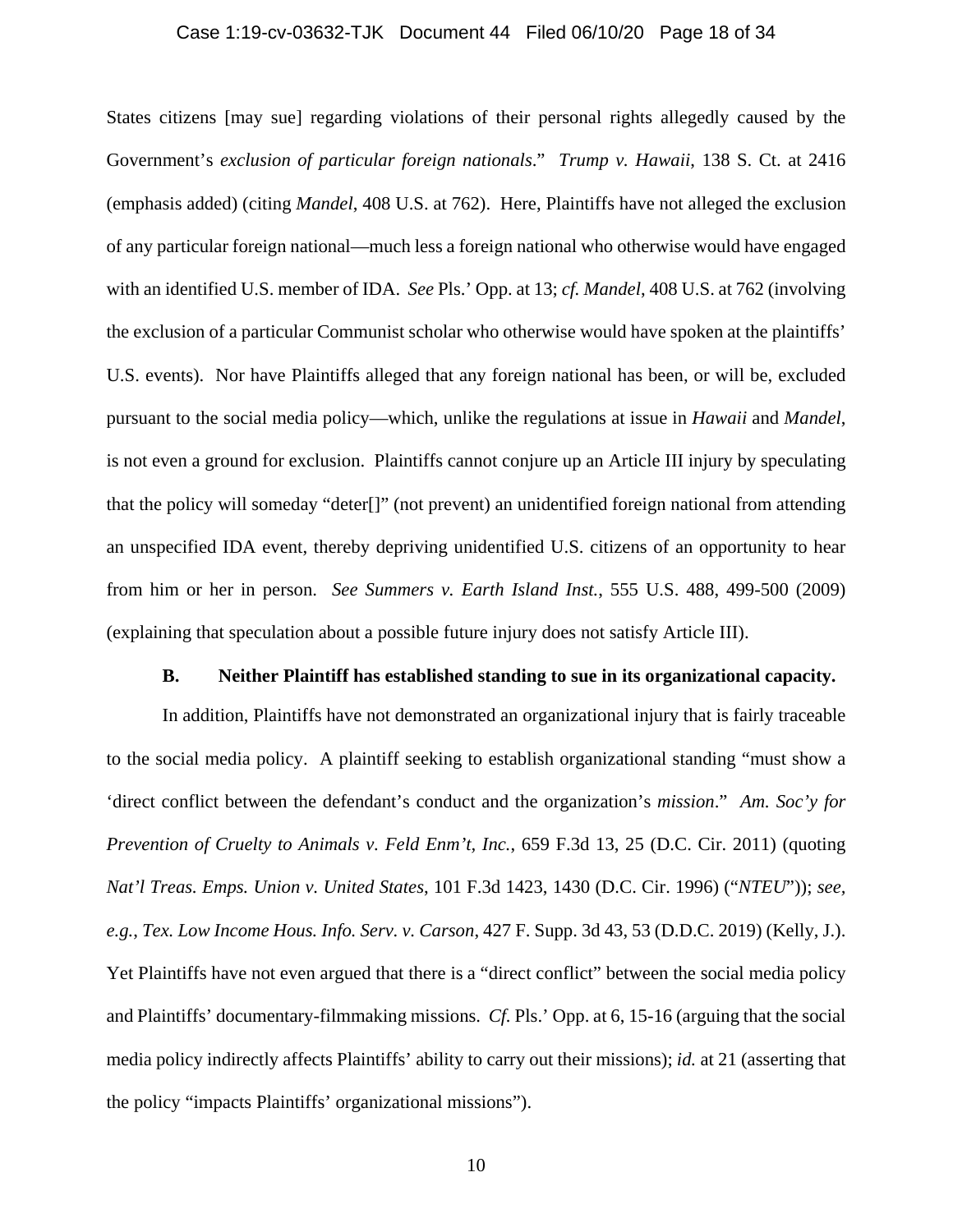### Case 1:19-cv-03632-TJK Document 44 Filed 06/10/20 Page 19 of 34

Nor have Plaintiffs plausibly alleged that the social media policy "is already impairing, and will continue to impair," their daily activities. Pls.' Opp. at 18. Nebulous allegations that "some" of Plaintiffs' "members and partners" are self-censoring their online speech or declining to apply for U.S. visas do not support the inference that the social media policy is "impair[ing] [Plaintiffs'] daily operations." *See* Pls.' Opp. at 16. At most, Plaintiffs' allegations suggest that the social media policy "makes it [slightly] more difficult for [IDA and Doc Society] to accomplish [their] mission[s]." *See Tex. Low Income Housing*, 427 F. Supp. 3d at 54. This is "plainly insufficient" to establish organizational injury. *Id.* ("[S]tanding must be based on more than an allegation that an agency's actions, or lack thereof, have put more distance between an organization and the ends it seeks."); *see NTEU*, 101 F.3d at 1430 (holding that it is not enough to "allege[] that a defendant's conduct has made the organization's activities more difficult") (emphasis omitted)).

Plaintiffs' reliance on *People for the Ethical Treatment of Animals v. USDA*, 797 F.3d 1087 (D.C. Cir. 2015) (*PETA*), and *American Anti-Vivisection Society v. USDA*, 946 F.3d 615 (D.C. Cir. 2020) (*AAVS*), is misplaced. In each of those cases, an organization sought to compel a federal agency to provide certain information that the organization relied on to fulfill its mission. *See AAVS*, 946 F.3d at 619 (holding that the agency's alleged inaction had "depriv[ed]" the plaintiff organization of certain "key information"); *PETA*, 797 F.3d at 1094-95 (same). Here, the social media policy does not "depriv[e]" Plaintiffs of any information, Pls.' Opp. at 17; rather, it is one of many factors that third-party speakers may consider when deciding what to say on social media. Nor have Plaintiffs identified any "key information that [they] rel[y] on to fulfill [their] mission[s]" and can no longer obtain because of the challenged policy. *Id.* Instead, they make only general allegations that certain unidentified aliens are "less willing" to engage with them, *id.* at 11, or have chosen to "curtail their online speech," *id.* at 16, because of concerns about the policy.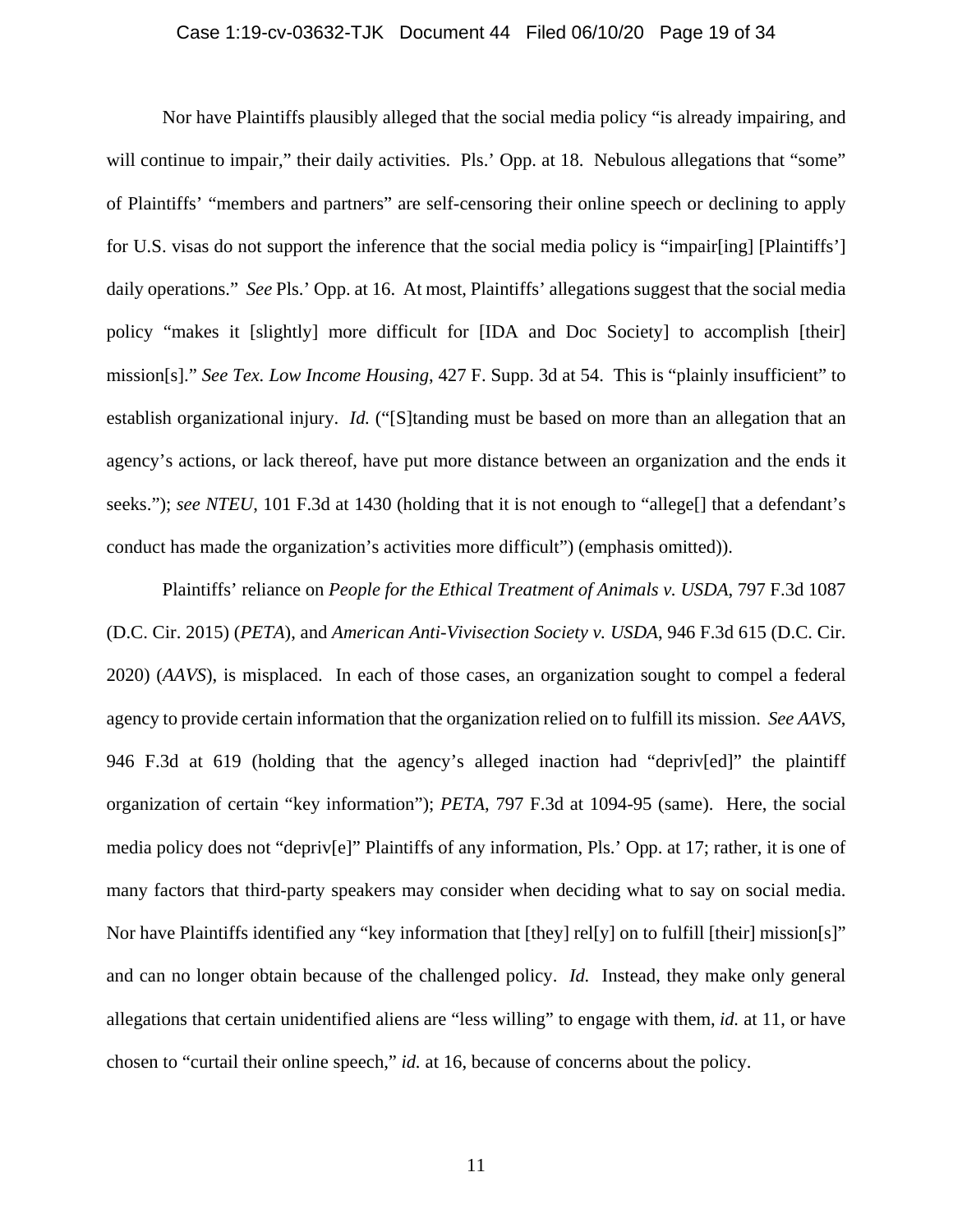### Case 1:19-cv-03632-TJK Document 44 Filed 06/10/20 Page 20 of 34

Furthermore, Plaintiffs have not plausibly alleged that they "diver[ted] [their] resources . . . to counteract" the challenged conduct. *Equal Rights Ctr. v. Post Properties, Inc.*, 633 F.3d 1136, 1140 (D.C. Cir. 2011); *see Nat'l Fair Hous. All. v. Carson*, 330 F. Supp. 3d 14, 42 (D.D.C. 2018). Plaintiffs assert that, in response to the social media policy, they have "divert[ed] time, staff resources, and funding" to various forms of engagement with their members and partners. Pls.' Opp. at 18 (quoting Compl. ¶ 75). But these were the organizations' core activities before the social media policy went into effect, and Plaintiffs fail to identify any other activities from which they have "diverted" resources. *See id.*

Finally, Plaintiffs run afoul of D.C. Circuit cases holding that an organization cannot establish standing by spending resources in response to a regulation unless it was "forced . . . to expend [those] resources." *Nat'l Taxpayers Union, Inc. v. United States*, 68 F.3d 1428, 1430-34 (D.C. Cir. 1995); *see Fair Emp't Council of Greater Wash., Inc. v. BMC Mktg. Corp.*, 28 F.3d 1268, 1276 (D.C. Cir. 1994); *see also La Asociacion de Trabajadores de Lake Forest v. City of Lake Forest*, 624 F.3d 1083, 1088 (9th Cir. 2010). Plaintiffs assert that they must expend additional resources or else the social media policy will cause their U.S.-based events to "suffer a . . . loss of participation, interest, and ultimately, funding," *id.* at 18, and that "they anticipate that their online engagement with non-U.S. members and partners will decrease" no matter how much they spend, Compl. ¶ 75, but these allegations are pure speculation.

In sum, Plaintiffs are not themselves subject to the social media policy and have not plausibly alleged that the policy's effect on third parties will impair their daily operations, as opposed to potentially making some of their activities less efficient. *See NTEU*, 101 F.3d at 1430; *Tex. Low Income Housing*, 427 F. Supp. 3d at 54. Nor have they plausibly alleged that the policy has forced them to divert resources away from their core activities. *See National Taxpayers Union*, 68 F.3d at 1434. For these reasons, they lack organizational standing.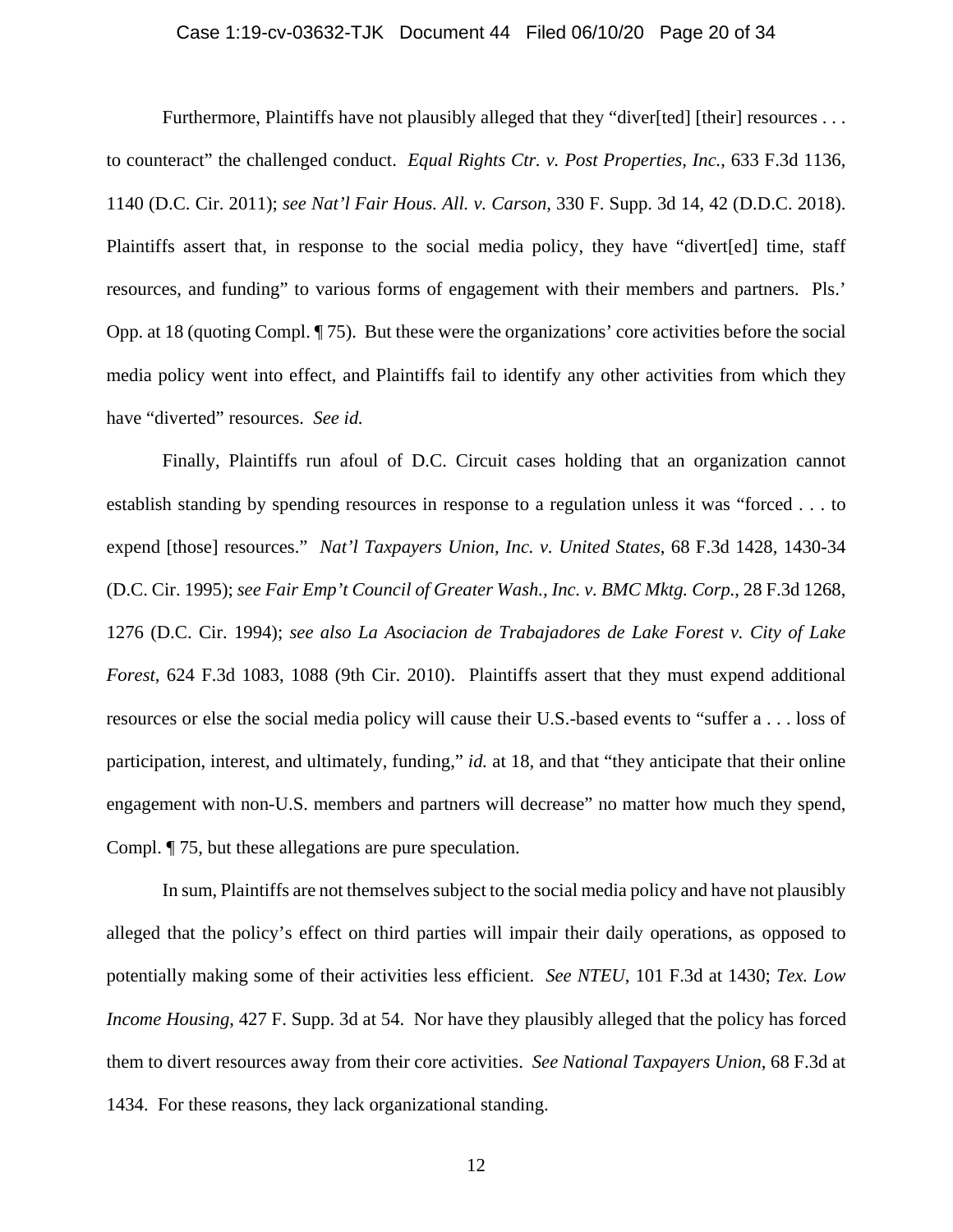### **C. Third-party standing is not an independent basis upon which Plaintiffs can establish standing.**

In a final effort to establish standing, Plaintiffs erroneously claim that the doctrine of thirdparty standing provides an "independent ground[]" upon which they may bring this lawsuit. Pls.' Opp. at 8; *see id.* at 18-20. The doctrine of third-party standing is not a basis for Article III standing; instead, it serves as an additional prudential barrier that a party seeking to assert the rights of others must satisfy. *See, e.g.*, *Lepelletier v. FDIC*, 164 F.3d 37, 42 (D.C. Cir. 1999) (explaining that a plaintiff seeking to assert the rights of others "must show that he has standing under Article III, *and* that he satisfies third party, or *jus tertii*, standing requirements"); Charles Alan Wright et al., 33 Federal Practice & Procedure § 8343 (2d ed. 2018). Because Plaintiffs lack Article III standing, *see supra* Parts I.A, I.B, there is no reason for this Court to consider this additional, prudential limitation on standing.4 *See Johnson v. Comm'n on Presidential Debates*, 869 F.3d 976, 984 (D.C. Cir. 2017) (Pillard, J., concurring) (arguing that a court cannot consider prudential limitations on standing without first establishing that Article III standing exists).

### **II. PLAINTIFFS FAIL TO STATE A CLAIM UNDER EITHER THE APA OR FIRST AMENDMENT.**

Even if Plaintiffs had Article III standing to sustain this lawsuit, their claims should still be dismissed pursuant to Federal Rule of Procedure 12(b)(6) for failure to state a claim. Plaintiffs' Opposition fails to demonstrate that Plaintiffs' organizational interests fall within the zone of interests protected or regulated by the Immigration and Nationality Act. Nor does it show that

<sup>&</sup>lt;sup>4</sup> While the Supreme Court's application of the third-party standing doctrine in the First Amendment context "ha[s] been quite forgiving," *also Kowalski*, 543 U.S. at 130, Plaintiffs cannot assert First Amendment rights on behalf of nonresident aliens who have no such rights to begin with, *see supra*  Part I.A.2.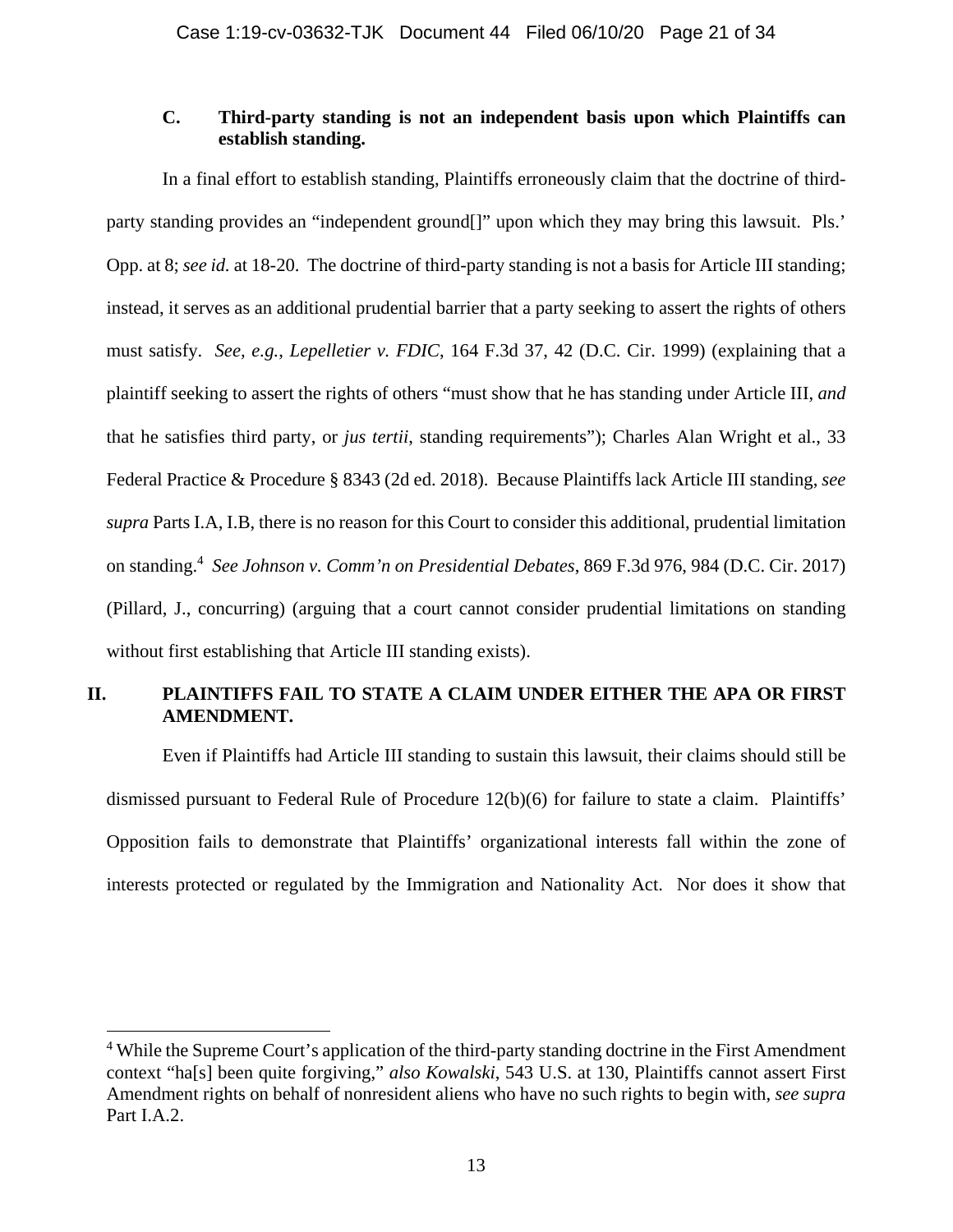### Case 1:19-cv-03632-TJK Document 44 Filed 06/10/20 Page 22 of 34

judicial review of the social media policy is available under the APA. And on the merits, Plaintiffs' APA and First Amendment claims fail as a matter of law.

### **A. Plaintiffs are precluded from bringing their APA claims.**

As discussed in Defendants' Motion to Dismiss, Plaintiffs cannot bring their APA claims because (1) they fall outside the statutory zone of interests and (2) the Secretary's determinations about what additional information is "necessary" is committed to his discretion by law.

### 1. Plaintiffs' asserted organizational interests fall outside the zone of interests protected or regulated by the INA.

Defendants' Motion established that the zone-of-interests test bars Plaintiffs' APA claims. *See* Defs.' Mot. at 29-33. In their Opposition, Plaintiffs apparently concede that 8 U.S.C. § 1202 the statutory basis for the social media policy—does not protect or regulate their interest in collaborating with foreign documentary filmmakers online and in person. *Compare* Defs.' Mot. at 33 (raising this argument), *with* Pls.' Opp. at 20-22 (failing to respond). Instead, Plaintiffs assert that they satisfy the zone-of-interests test because two other provisions of the INA "permit[] foreign nationals pursuing professional interests in film, media, and the arts to apply for, and obtain, visas." Pls.' Opp. at 21 (citing 8 U.S.C. §§ 1101(a)(15)(B), 1184(c)(3)). This argument should be rejected.

To begin, Plaintiffs mischaracterize these two statutory provisions. Section 1101(a)(15)(B) *excludes* "representative[s] of foreign press, radio, film, or other foreign information media coming to engage in such [a] vocation" from the "B" visa category. And Section 1184(c)(3) imposes a special limitation on the circumstances under which the Secretary of Homeland Security may approve an employer's petition to import an "alien[] seeking entry for a motion picture or television production." Neither provision evinces a congressional intent to protect or regulate Plaintiffs' generalized interest in associating with foreign filmmakers. *See Haitian Refugee Center v. Gracey*, 809 F.2d 794, 813, 815 (D.C. Cir. 1987).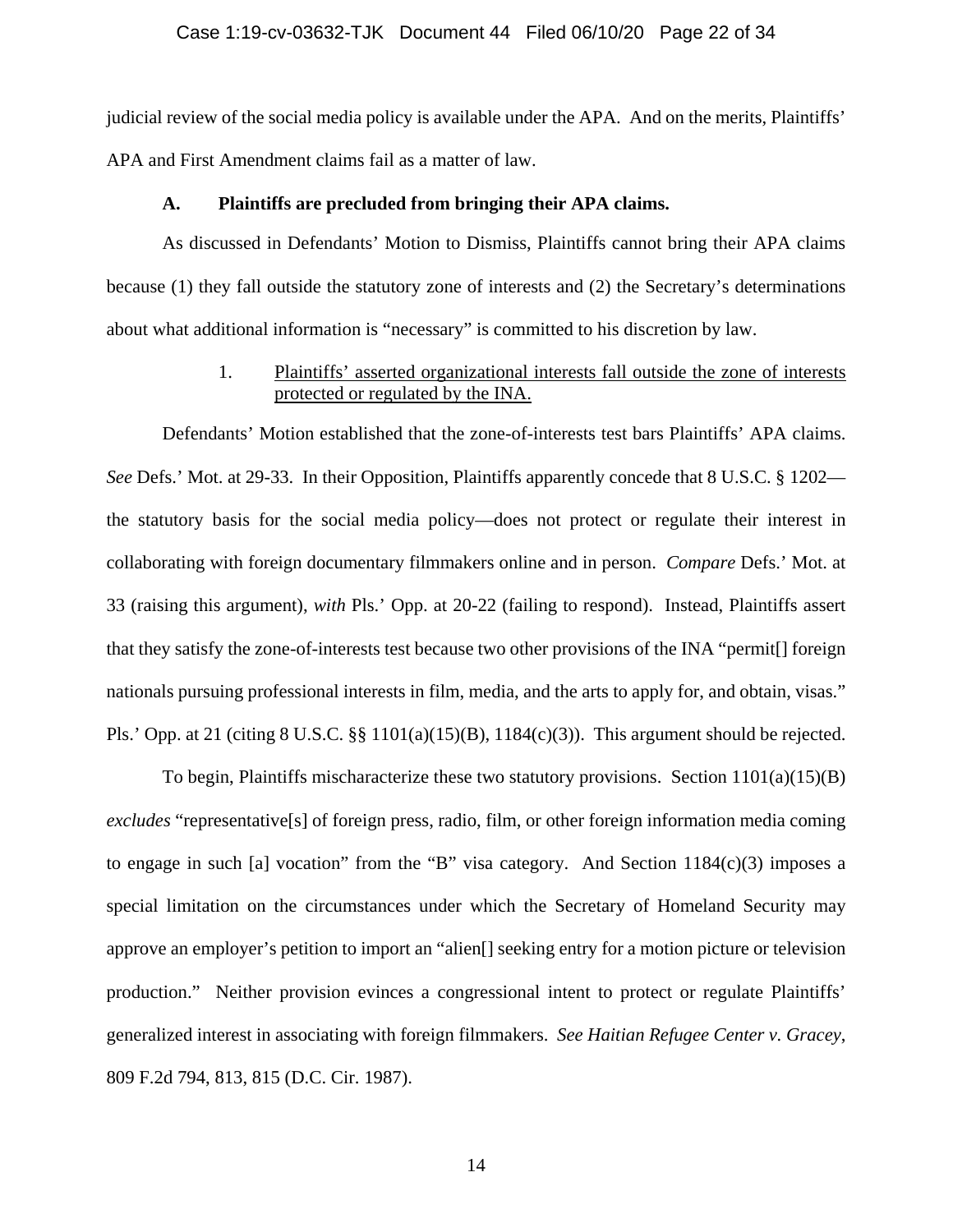### Case 1:19-cv-03632-TJK Document 44 Filed 06/10/20 Page 23 of 34

Plaintiffs also claim that they satisfy the zone-of-interests test because "IDA members are directly subject to the [social media policy]." Pls.' Opp. at 21. But Defendants have not disputed that IDA would pass the zone-of-interests test if it had *associational* standing to sue on behalf of aliens whom the INA directly regulates. Rather, Defendants' position is that Plaintiffs' *organizational* interests fall outside of the statutory zone of interests. *See* Defs.' Mot. at 32-33. And even if Plaintiffs had suffered an organizational injury, they would not be able to satisfy the zoneof-interests test by purporting to assert the First Amendment interests of nonresident aliens who do not even possess First Amendment rights. *See supra* Part I.A.2.

### 2. The Secretary's decisions about what additional information is "necessary" in a visa application are committed to agency discretion.

 Also without merit are Plaintiffs' efforts to escape the conclusion that judicial review is not available for their APA claims because decisions about what additional information to collect in visa applications is committed to the Secretary's discretion. *See* 5 U.S.C. § 701(a)(2). First, Plaintiffs try to distinguish the D.C. Circuit's finding of non-reviewability in *Legal Assistance for Vietnamese Asylum Seekers v. Department of State, Bureau of Consular Affairs* ("*LAVAS*"), which concerned a consular-venue provision promulgated by the Secretary. *See* 104 F.3d 1349, 1350 (D.C. Cir. 1997). Plaintiffs make much of the fact that, during the pendency of that case, Congress enacted a separate section of the Immigrant and Nationality Act ("INA") stating that nothing in that section of the INA was intended to infringe on the Secretary's authority to determine where visa applications will be processed. *Id*. at 1351. But this newly-enacted provision was not, as Plaintiffs suggest, the end of the court's inquiry. Rather, the court went on to examine both the text of the statutory provision at issue and the nature of the administrative action, concluding that, in light of the "lack of guidance provided by the statute and the complicated factors involved in consular venue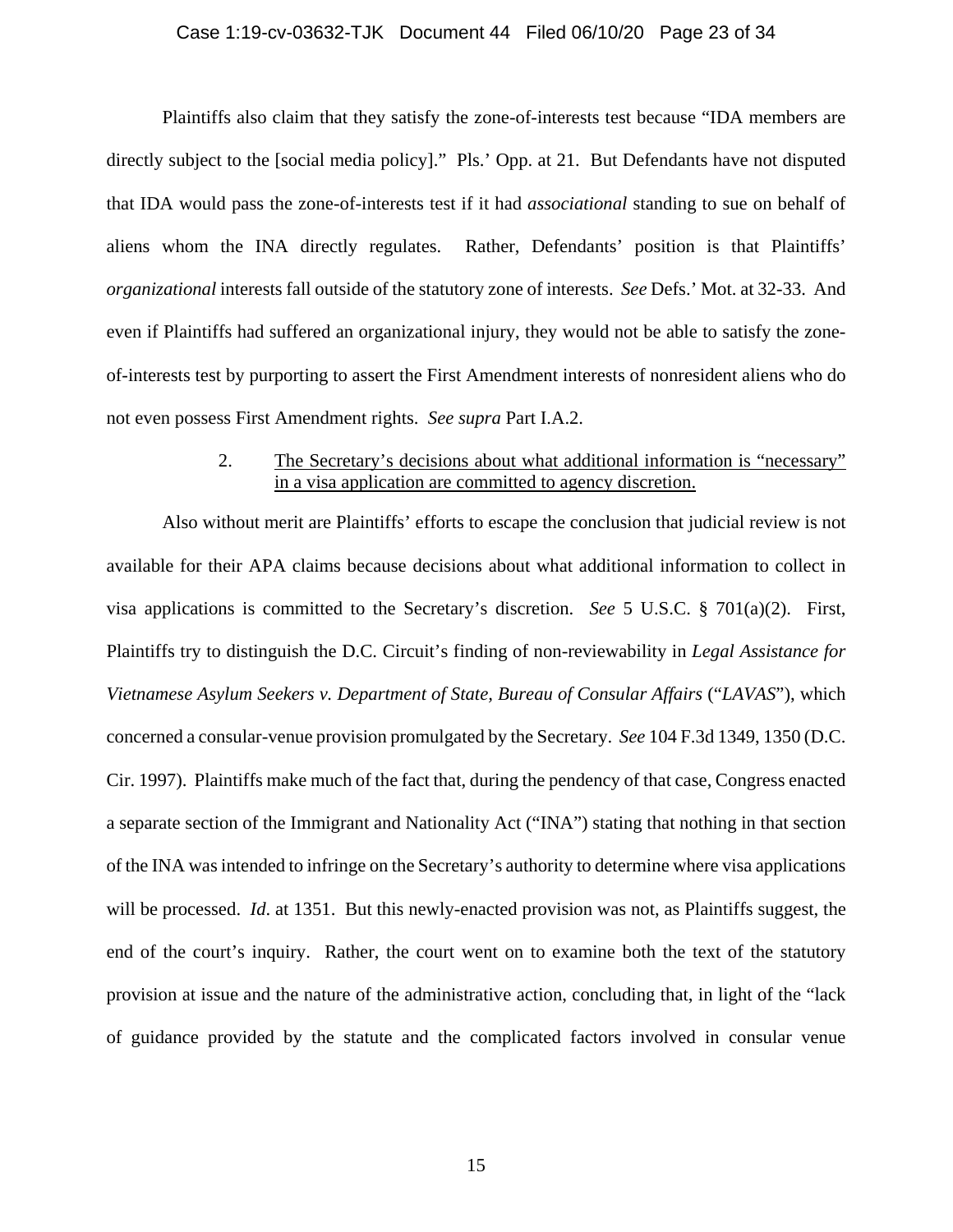### Case 1:19-cv-03632-TJK Document 44 Filed 06/10/20 Page 24 of 34

determinations," the court had no law to apply in reviewing the Secretary's determinations. *Id*. at 1353.

That same analysis compels the conclusion that judicial review of the social media policy is unavailable. The near-identical language in  $\S$  1202(a) and (c) sets forth certain information that must be provided by an applicant and empowers the Secretary to request whatever additional information he deems "necessary." This "broad language" suggests that determinations about what information to collect in addition to that specified by Congress is left to the Secretary's discretion. *See LAVAS*, 104 F.3d at 1353. And similar to the consular-venue policy at issue in *LAVAS*, information for visa application purposes concerns "a complicated balancing of a number of factors which are peculiarly within the agency's expertise." *See id*. (quoting *Heckler v. Chaney*, 470 U.S. 830, 831 (1985). Indeed, the *LAVAS* court specifically took note of the "long-standing tradition" of courts not "second-guessing executive branch decisions involving complicated foreign policy matters," *id.*, and given that Plaintiffs here are challenging the Secretary's exercise of authority under the same statutory provision, the social media policy is deserving of equal deference. *See also Hawaii*, 138 S. Ct. at 2418 ("For more than a century, [the Supreme] Court has recognized that the admission and exclusion of foreign nationals is a 'fundamental sovereign attribute exercised by the Government's political departments largely immune from judicial control.'" (quoting *Fiallo v. Bell,* 430 U.S. 787, 792 (1977))).

Second, Plaintiffs focus on the fact that the relevant statutory language authorizes the Secretary to require additional information "necessary" to identifying the applicant and enforcing immigration and nationality laws.<sup>5</sup> See Pls.' Opp. at 24. According to Plaintiffs, the word

<sup>5</sup> As Defendants noted in their Motion, §§ 1202(a) and (c) use slightly different language, *see* Defs.' Mot. at 30 n.12, but that distinction is not material here, given that both provisions include the word "necessary."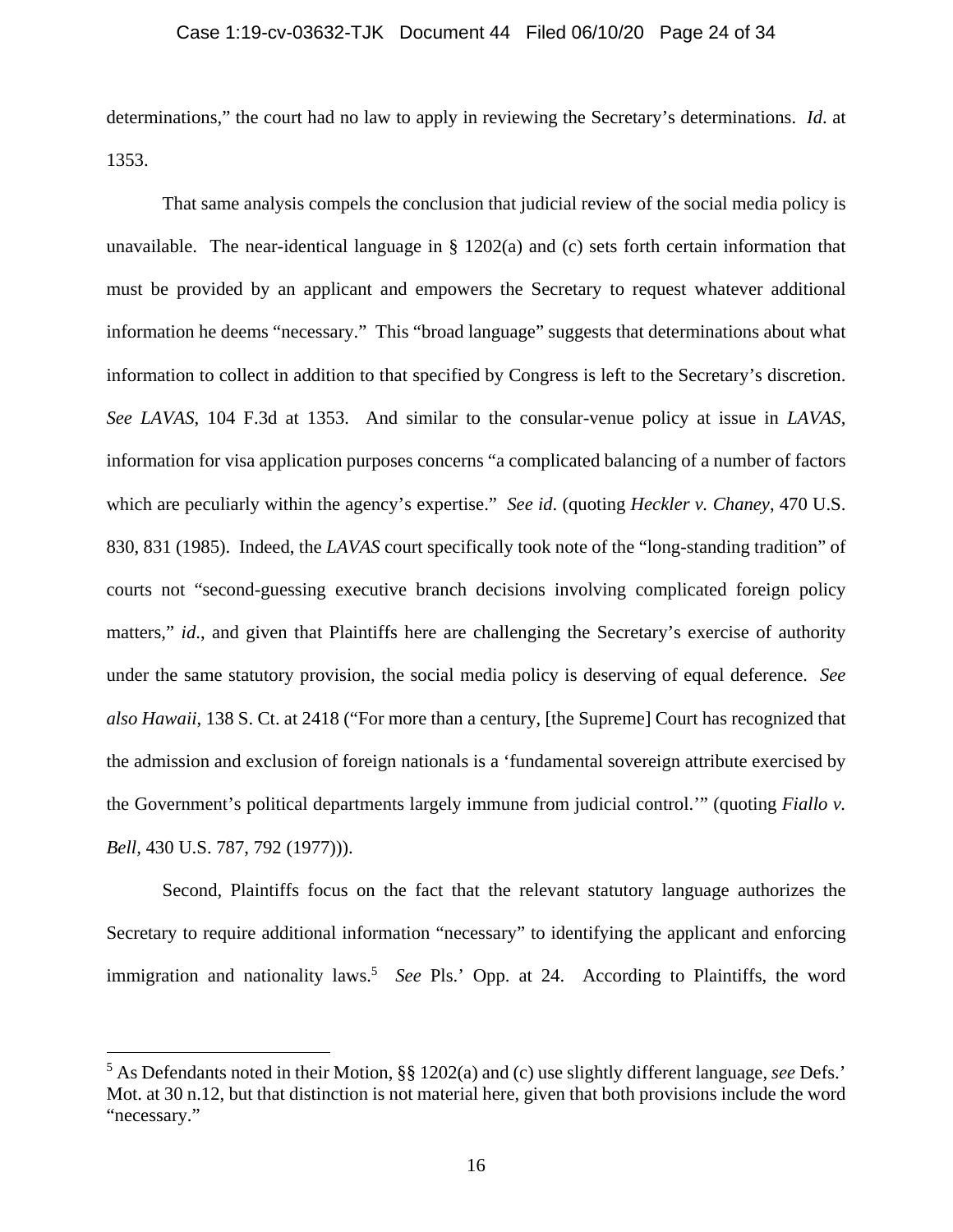### Case 1:19-cv-03632-TJK Document 44 Filed 06/10/20 Page 25 of 34

"necessary" tethers the Secretary's authority to the subsequent language (identifying applicants and enforcing immigration and nationality laws), thereby providing a meaningful standard by which the Secretary's decisions can be judged. *Id*. But this point is not conclusive of the § 701(a)(2) analysis; among other defects, it omits any examination of the "nature of the agency action at issue" under *LAVAS*. In any event, even if there are "standards to apply" under § 1202, the Secretary's decision may still be committed to agency discretion by law if those standards are not "judicially manageable." *See Ctr. for Biological Diversity v. Trump*, --- F. Supp. 3d ---, 2020 WL 164657, at \*16 (D.D.C., Apr. 2, 2020) (citing *LAVAS*, 104 F.3d at 1353). The court in *Center for Biological Diversity*, for example, held to be unreviewable the Secretary of Defense's decision to devote certain funds to the construction of a border wall, despite the fact that the court could "objectively" review the Secretary's exercise of his statutory authority. *Id*. (describing the Secretary's decision as one that "crosses the line into military policy," which courts are reluctant to second-guess); *see also NFFE v. United States*, 905 F.2d 400, 405 (D.C. Cir. 1990) (declining to review decisions by the Defense Secretary about base closings and realignment despite the fact that the relevant statute contained "nine specific criteria to be considered in making base closing decisions").

The "complicated foreign policy matters" at issue in this case are no less weighty and deserving of deference. As courts have repeatedly observed, "generally judgments on questions of foreign policy and national interest . . . are not subjects fit for judicial involvement." *Detroit Int'l Bridge Co. v. Gov't of Canada*, 883 F.3d 895, 903 (D.C. Cir.) (citation omitted), as amended on denial of reh'g (Mar. 6, 2018*), cert. dismissed sub nom. Detroit Int'l Bridge Co. v. Dep't of State*, 139 S. Ct. 378 (2018) (holding that the Secretary's issuance of a permit for building a bridge to Canada was committed to agency discretion by law); *Dist. No. 1, Pac. Coast Dist., Marine Eng'rs' Beneficial Ass'n v. Mar. Admin*., 215 F.3d 37, 41 (D.C. Cir. 2000) (holding that the Maritime Administration's conditional grant of applications to transfer registry of eight vessels from the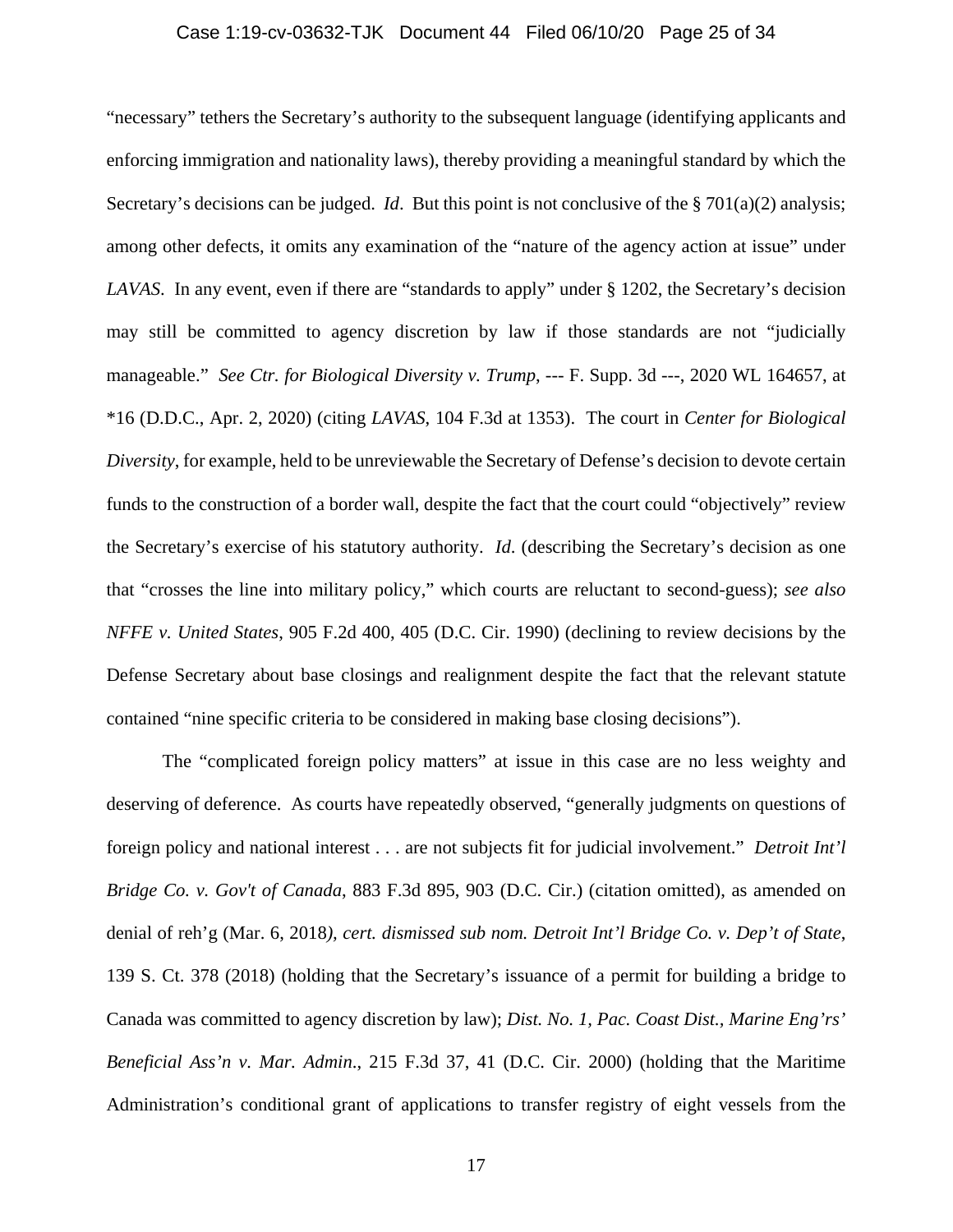### Case 1:19-cv-03632-TJK Document 44 Filed 06/10/20 Page 26 of 34

United States to the Republic of the Marshall Islands was not subject to APA review because the driving factors for the decision were "national defense, the adequacy of the merchant marine, foreign policy, and the national interest"). This point applies with particular force here, given that "the responsibility for regulating the relationship between the United States and our alien visitors has been committed to the political branches of the Federal Government." *See Mathews v. Diaz*, 426 U.S. 67, 81 (1976); *see also* S*aavedra Bruno v. Albright*, 197 F.3d 1153, 1159 (D.C. Cir. 1999) ("[A]ny policy toward aliens is vitally and intricately interwoven with contemporaneous policies in regard to the conduct of foreign relations, the war power, and the maintenance of a republican form of government. Such matters are so exclusively entrusted to the political branches of government as to be largely immune from judicial inquiry or interference." (citation omitted)).

For all of these reasons, decisions pursuant to  $\S$  1202(a) and (c) about what additional information should be required of visa applicants beyond that specified by Congress are committed to the discretion of the Secretary.

### **B. Plaintiffs' APA claims fail as a matter of law.**

 $\overline{a}$ 

 Even if Plaintiffs' challenge to the social media policy were reviewable under the APA, dismissal would still be warranted because the policy neither exceeds the Secretary's authority under §1202 nor is arbitrary or capricious. Each issue is addressed in turn below.

### 1. The Secretary has authority under § 1202(a) and (c) to issue the social media policy.

Plaintiffs' claim that the Secretary exceeded his statutory authority fails because the social media policy fits comfortably within the scope of that authority under § 1202. Lacking any supporting justification for this claim,<sup>6</sup> see Defs.' Mot. at 38-39, Plaintiffs make clear that their

<sup>&</sup>lt;sup>6</sup> Plaintiffs' failure to provide any supporting justification for their excess-of-statutory-authority claim in and of itself constitutes sufficient grounds for dismissal pursuant to Rule 12(b)(6). *See Ashcroft v. Iqbal*, 556 U.S. 662, 678 (2009) (holding that "[a] pleading that offers labels and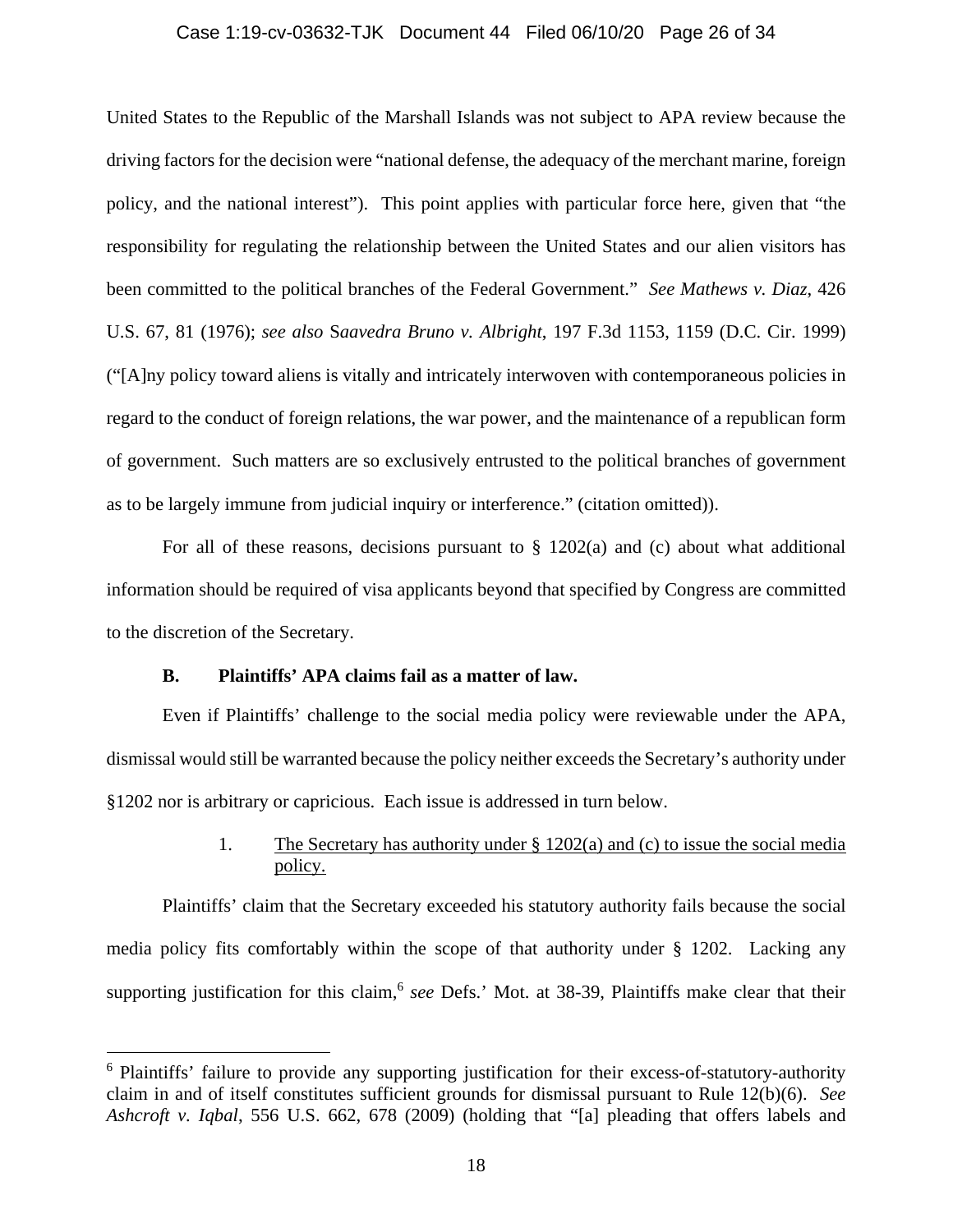### Case 1:19-cv-03632-TJK Document 44 Filed 06/10/20 Page 27 of 34

objection is to *why* the Secretary exercised his discretion but do not question *whether* the Secretary has the discretion in the first place.

Claims brought under  $\S$  706(2)(A) challenging the exercise of statutory authority are reviewed using the familiar two-step *Chevron* framework. *See Ass'n of Private Sector Colls. & Univs. v. Duncan*, 681 F.3d 427, 441 (D.C. Cir. 2012). At the first step of that test, the court asks "whether Congress has directly spoken to the precise question at issue." *Chevron, U.S.A., Inc. v. Nat'l Res. Def. Council, Inc.*, 467 U.S. 837, 842 (1984); *see also Robinson v. Shell Oil Co*., 519 U.S. 337, 340 (1997) (explaining that, at *Chevron* step one, a court must "determine whether the language at issue has a plain and unambiguous meaning with regard to the particular dispute"). Plaintiffs do not contend that § 1202 speaks "to the precise question at issue" in this case, *i.e.*, whether the Secretary has authority to promulgate the social media policy; indeed, the cases relied upon by Plaintiffs indicate as much. *See GTE Serv. Corp. v. FCC,* 205 F.3d 416, 421 (D.C. Cir. 2000) (concluding that the word "necessary" as used in 47 U.S.C.  $\S$  251(c)(7) was "ambiguous in [its] meaning"). Accordingly, Plaintiffs have forfeited any argument at *Chevron* step one.

 Instead, Plaintiffs devote their Opposition to *Chevron* step two, disputing the Secretary's construction of § 1202. *See* Pls.' Opp. at 26-27. At this step, courts defer to the agency's interpretation so long as the construction is "a reasonable policy choice for the agency to make." *Nat'l Cable & Telecomm. Ass'n. v. Brand X Internet Servs.*, 545 U.S. 967, 986 (2005) (citation omitted); *see also Mohon v. Agentra, LLC*, 400 F. Supp. 3d 1189, 1220 (D.N.M. 2019) ("[I]f the agency's decision makes it to step two, it is upheld almost without exception."). Plaintiffs focus on

conclusions," "a formulaic recitation of the elements of a cause of action," or "naked assertions devoid of further factual enhancement" are insufficient to sustain a cause of action (citation and internal brackets and quotation marks omitted)).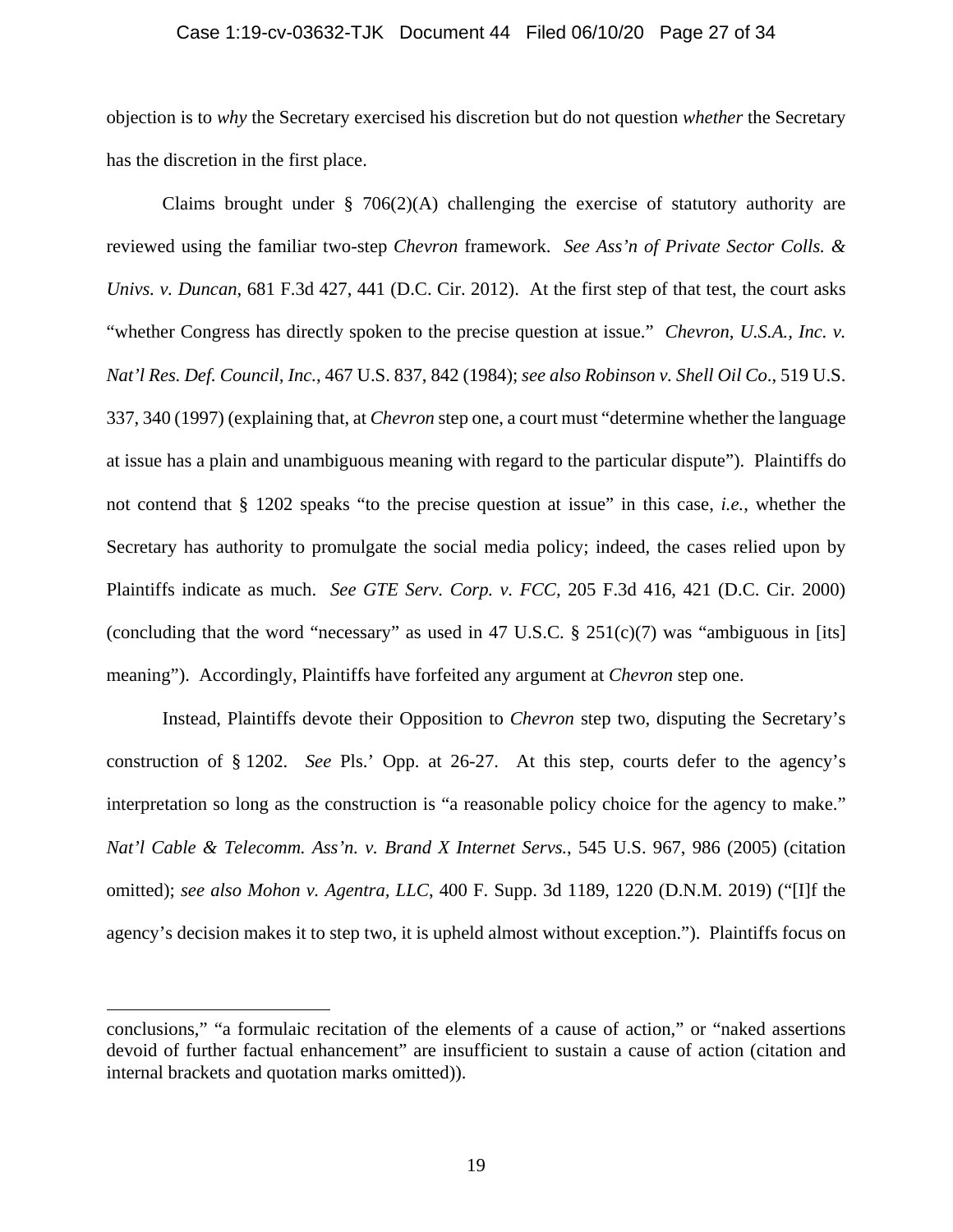### Case 1:19-cv-03632-TJK Document 44 Filed 06/10/20 Page 28 of 34

the word "necessary" in § 1202, asserting that the Secretary may exercise his discretion to collect additional information only where such collection is necessary to identifying visa applicants, determining the eligibility of an applicant, or enforcing immigration or nationality laws. *See* Pls.' Opp. at 26. But this discussion is beside the point.<sup>7</sup> Defendants agree that § 1202 requires a determination that the additional information required is "necessary," which is why the Secretary made clear in the Supporting Statements that the social media policy is "necessary" and "essential for confirming [a visa] applicant's identity and determining whether an applicant is eligible for a [] visa." IVSS at 2-3; NIVSS at 2-3; *see also* IVSS at 5, 10; NIVSS at 6, 10-11 (explaining how information from social media profiles is used for these purposes). Nor can Plaintiffs plausibly claim that the information required by the social media policy is never "necessary" to the purposes listed in § 1202(a) and (c), given their acknowledgment that the Government may at least sometimes legitimately use social media information to investigate visa applicants. *See* Compl. ¶ 10.

 Rather, the driving force behind Plaintiffs' argument appears to be their disagreement with why the Secretary reached the determination that the social media policy is necessary. *See* Pls.' Opp. at 26-27 (arguing that "the Secretary made no effort to justify" the policy, that "the Secretary cited no evidence" in support of the policy, and that the information "is likely to be of limited usefulness" (internal quotation marks omitted)). This argument does not concern whether the Secretary had the statutory authority to make a determination that collecting certain information was necessary, but rather pertains to whether the Secretary's determination was sufficiently sound, *i.e*., not arbitrary and capricious. As discussed below, that claim fails. Nor does the fact that Plaintiffs have pled a constitutional violation affect the construction of the Secretary's authority under § 1202.

<sup>&</sup>lt;sup>7</sup> Plaintiffs' discussion of the word "necessary" is not dispositive of the  $\S$  706(2)(A) analysis. As Plaintiffs recognize in a footnote, "necessary" does not always have the limited meaning Plaintiffs ascribe to it here. *See Cellular Telecomms. & Internet Ass'n v. FCC*, 330 F.3d 502, 512 (D.C. Cir. 2003) (rejecting the argument that "necessary" means "absolutely required" or "indispensable").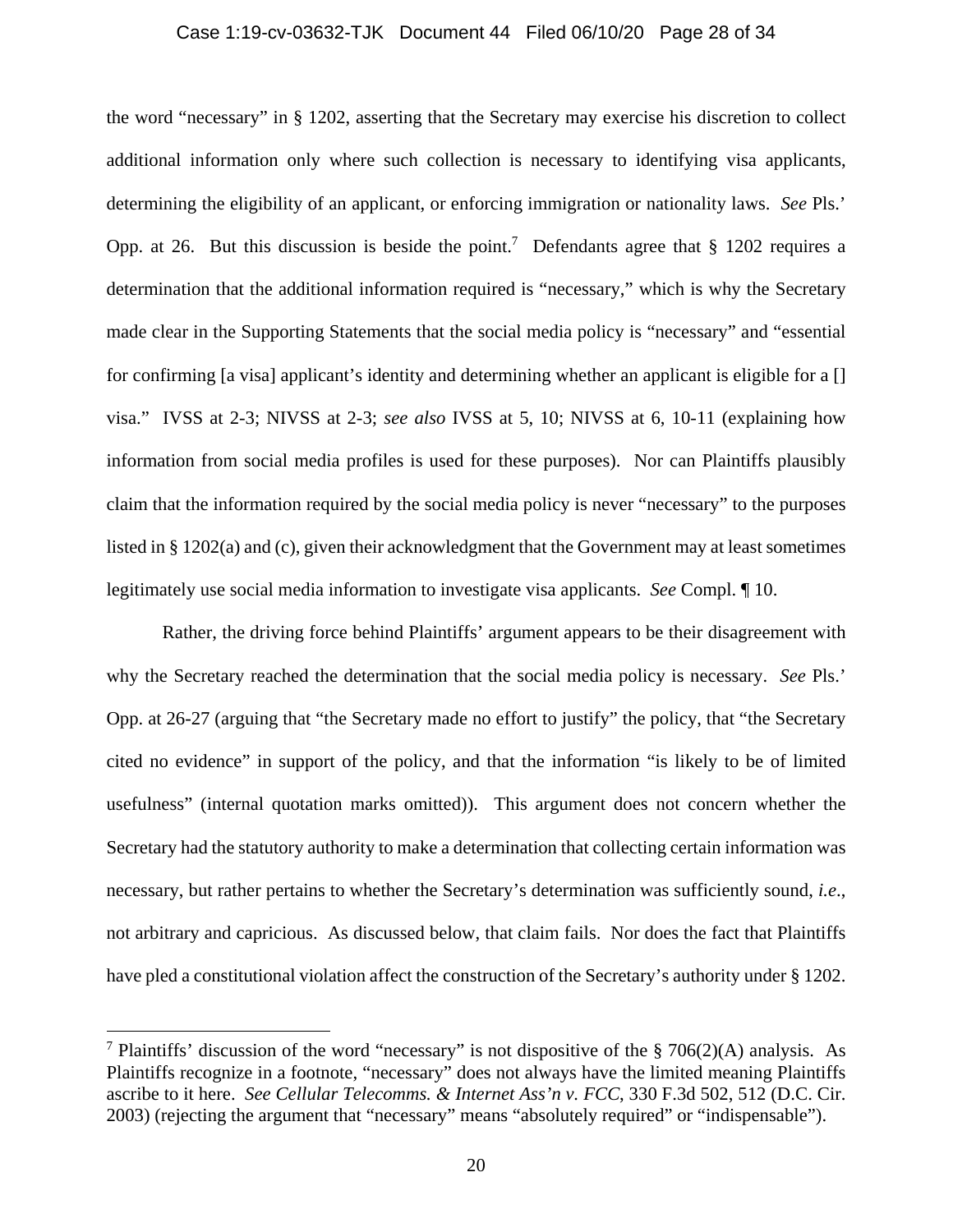#### Case 1:19-cv-03632-TJK Document 44 Filed 06/10/20 Page 29 of 34

If anything, the scope of review applicable to Plaintiffs' First Amendment claims demonstrate that the Secretary enjoys very broad discretion when promulgating policies that govern what information is required of visa applicants. *See* Defs.' Mot. at 39-42.

### 2. The Supporting Statements demonstrate that the social media policy was the product of sound decision-making.

Plaintiffs' Opposition also fails to rescue their claim that the social media policy is arbitrary and capricious. Plaintiffs repeat their assertion that the Secretary failed to provide an adequate rationale for the policy, *see* Pls.' Opp. at 29-30, but that contention is belied by the Supporting Statements issued in compliance with the Paperwork Reduction Act. The Secretary at multiple points in the Statements noted that the information is being collected to enable consular officers to confirm an applicant's identity and determine visa eligibility. *See* IVSS at 2, 3, 10, 13; NIVSS at 2, 3, 10-11, 13. Elaborating on this point, the Secretary explained how social media information is used by consular officials for these purposes, including to assess potential visa fraud and other grounds for ineligibility. *See* IVSS at 5, 10-11; NIVSS at 5-6, 10-11. Plaintiffs profess bewilderment about why information collected from visa applications would be retained after an eligibility determination is made, *see* Pls.' Mot. at 29, but the Supporting Statements make clear that the information is used not only for those purposes but also to enforce immigration and nationality laws, a responsibility that does not end once a visa has been granted, *see* IVSS at 2 (citing Pres. Mem., 82 Fed. Reg. 16,279 (March 6, 2017)); *id*. at 9 (citing 8 U.S.C. § 1202(f)); NIVSS at 1-2, 9 (same). In short, because "the agency's path may reasonably be discerned" from the Supporting Statements, Plaintiffs' claim must be dismissed. *See FCC v. Fox Television Stations, Inc*., 556 U.S. 502, 513-14 (2009) (citation omitted).

 Plaintiffs also miss the mark when they fault the Secretary for purportedly failing to engage with public comments received on the proposed information collection. *See* Pls.' Opp. at 30-32.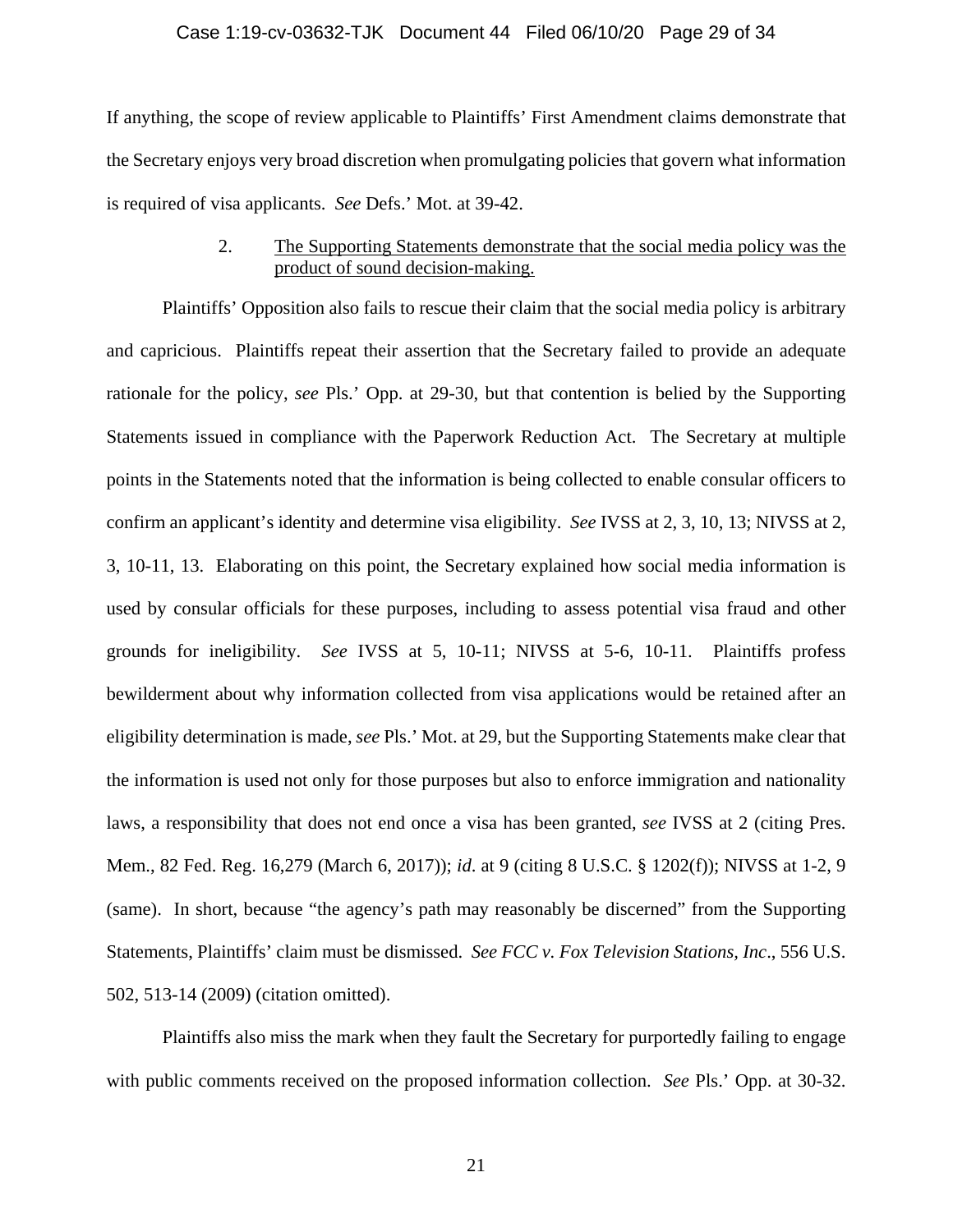### Case 1:19-cv-03632-TJK Document 44 Filed 06/10/20 Page 30 of 34

The vast majority of the Supporting Statements are devoted to summarizing comments received and the Secretary's responses to those comments. *See* IVSS at 3-19; NIVSS at 3-19. Plaintiffs focus on comments expressing concern that social media communications are challenging to interpret and are an ineffective way of identifying an individual or making a visa determination. *See* Pls.' Opp. at 30-31. With respect to the former, the Secretary addressed those concerns by noting that "consular officers evaluate all available information" and make "determination[s] based on the totality of the circumstances," with an awareness that "the context and circumstances of the applicant, culture, country conditions, the nature of the account, and other postings will inform the interpretation of any social media post." IVSS at 10-11; NIVSS at 10-11. With respect to the latter, the Secretary addressed those concerns by noting a consular officer's obligation to "evaluate all available information" and describing how social media information is used in adjudications, including during review of "evidence of activity, ties, or intent that are grounds for visa denial." IVSS at 10; NIVSS at 11. There is no basis to conclude that the Secretary "failed to consider an important aspect of the problem" that may have been raised in these comments. *See Motor Vehicle Mfrs. Ass'n of U.S. v. State Farm Mut. Auto. Ins.*, 463 U.S. 29, 43 (1983).

Furthermore, although Plaintiffs express dissatisfaction with the Secretary's discussion in the Supporting Statements of the 2017 DHS Office of Inspector General Report, *see* Pls.' Opp. at 31-32, they fail to explain how the Secretary's response evinces a failure to consider "the relevant factors" or "a clear error of judgment," *Marsh v. Ore. Nat. Res. Council*, 490 U.S. 360, 378 (1989) (citation omitted). Ultimately, the social media policy falls well "within the bounds of reasoned decisionmaking." *See Balt. Gas & Elec. Co. v. NRDC*, 462 U.S. 87, 105 (1983).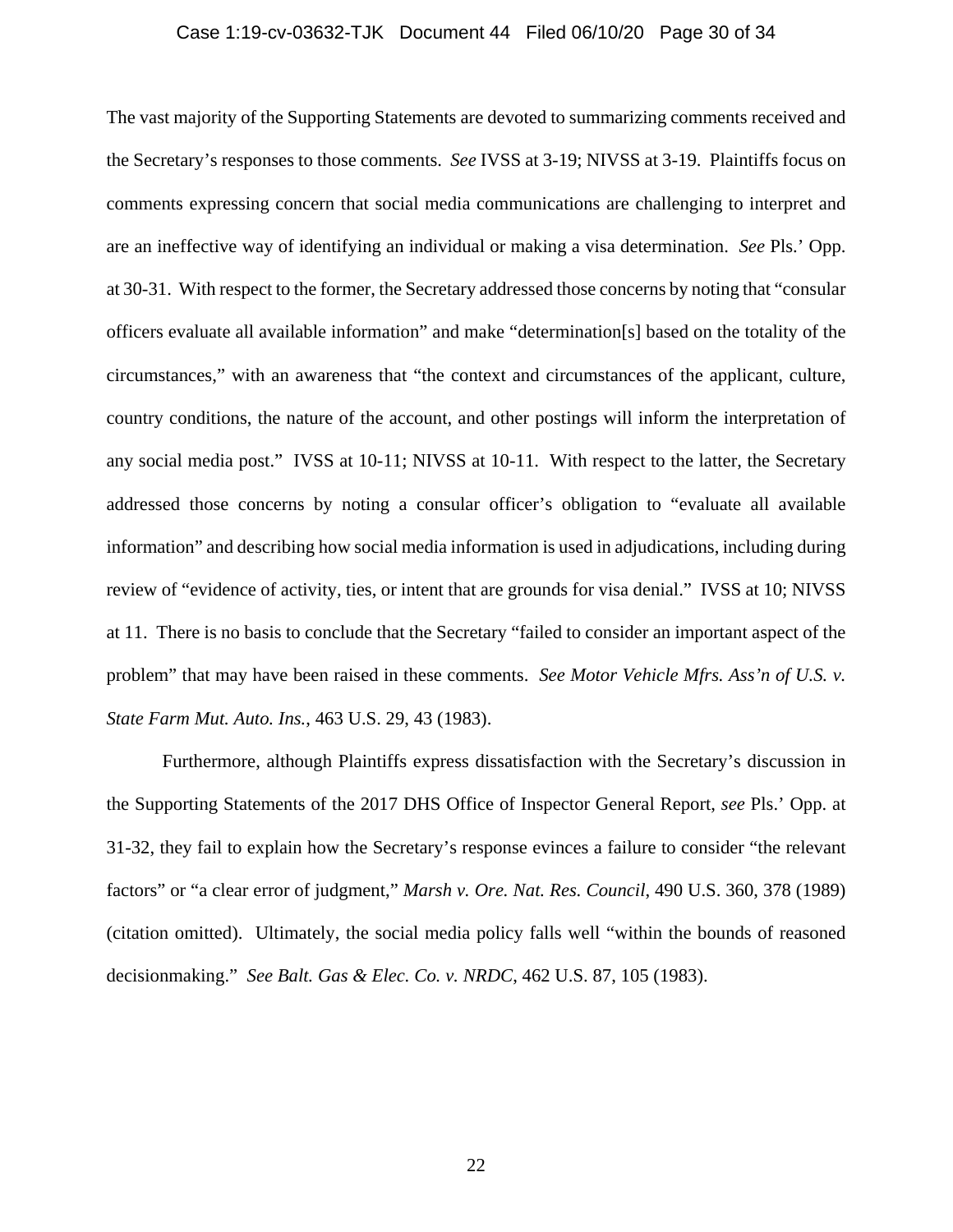### **C. Plaintiffs' First Amendment claim is subject to a deferential standard of review and fail as a matter of law under that standard.**

 Decades of Supreme Court case law make clear that a deferential standard of review applies to Plaintiffs' free-standing First Amendment claim. Because immigration laws and policy implicate the United States' relationships with foreign partners and "must be defined in the light of changing political and economic circumstances," the Court has held that "the responsibility for regulating the relationship between the United States and our alien visitors has been committed to the political branches of the Federal Government." *Mathews v. Diaz*, 426 U.S. at 81. Consistent with this recognition, the Court has applied two highly deferential standards of review when evaluating constitutional challenges to immigration policies. *See Int'l Refugee Assistance Project v. Trump*, No. 19-1990 (4th Cir. June 8, 2020), slip. op. at 26-28. In *Mandel*, the Court considered only whether the Government's stated reason for the challenged action was "facially legitimate and bona fide." 408 U.S. at 769-70 ("The courts will neither look behind the exercise of [an agency's discretion over immigration law], nor test it by balancing its justification against the First Amendment interests of [the challengers]."). More recently, in *Trump v. Hawaii*, the Supreme Court reviewed a Presidential Proclamation—which stemmed from the same Executive Order that was the basis for the social media policy—and held that the plaintiffs' challenge to that Proclamation failed even if the Court were to look behind the face of the policy for purposes of rational basis review. 138 S. Ct. at 2420. In so doing, the Court employed a two-step test: (1) whether the challenged action "is plausibly related to the Government's stated objective" and (2) whether the policy "can reasonably be understood to result from a justification independent of unconstitutional grounds." *Id*. The social media policy survives review under either standard. *See* Defs.' Mot. at 42-45.

 Plaintiffs' arguments for a more searching standard of review should be rejected. First, Plaintiffs try to distinguish this case from "some of the cases" cited in Defendants' Motion to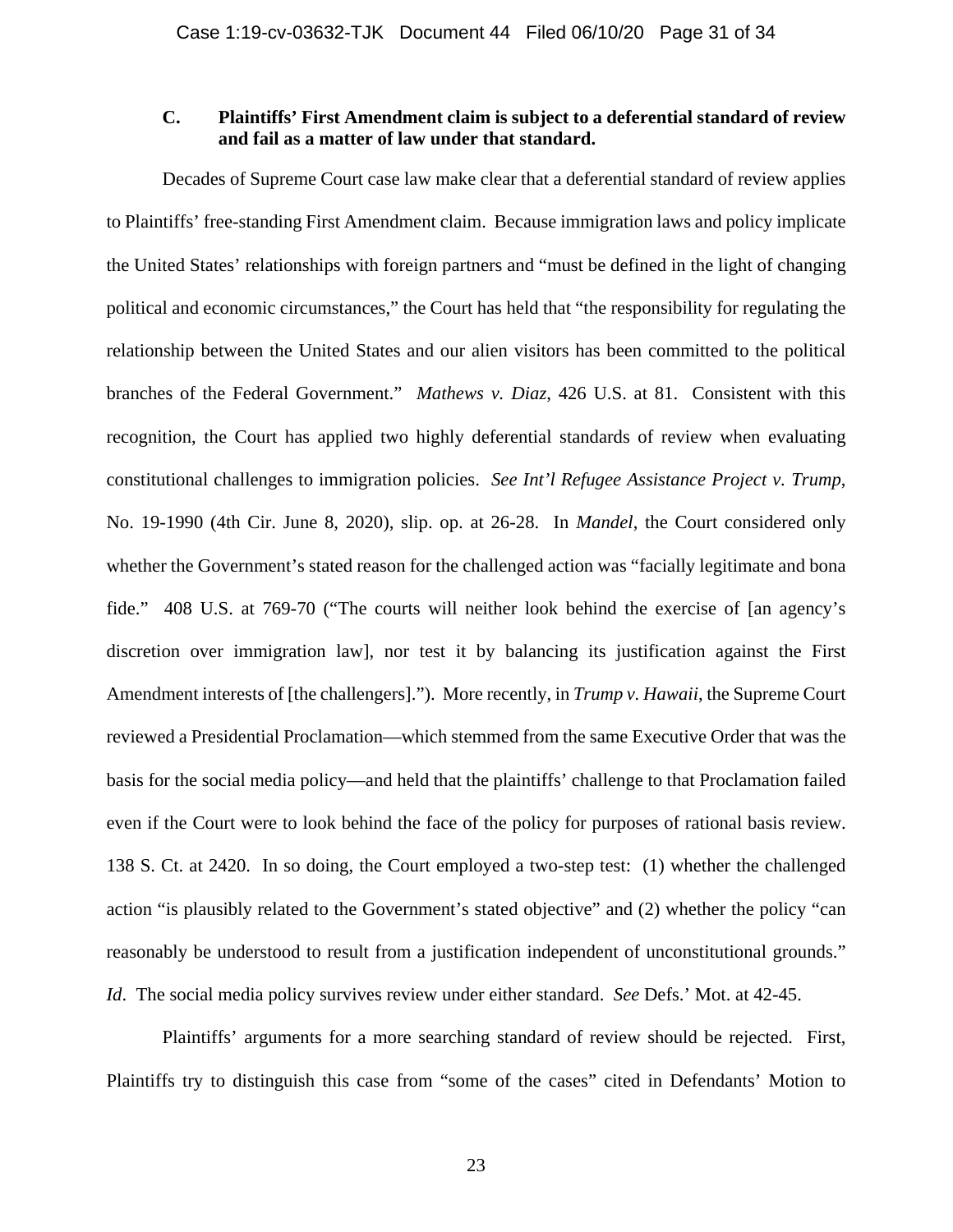### Case 1:19-cv-03632-TJK Document 44 Filed 06/10/20 Page 32 of 34

Dismiss on the ground that "they focused principally on foreigners outside the United States who lacked substantial connections to the United States." Pls.' Opp. at 34. But this purported distinction does not apply to *Mandel* and *Hawaii*, both of which involved alleged violations of the First Amendment rights of U.S. citizens. *See Hawaii*, 138 S. Ct. at 2416; *Mandel*, 408 U.S. at 762. Even assuming that some of Plaintiffs' foreign members and partners have First Amendment rights to assert here, *but see supra* Part I.A.2, there is no reason to think that a higher level of First Amendment scrutiny applies where the rights (if any) of foreigners are asserted alongside those of U.S. citizens. And Plaintiffs cite no cases to support this novel suggestion. *See* Pls.' Opp. at 34.

 Second, Plaintiffs argue that a more rigorous standard of review applies because the social media policy constitutes a "procedural application requirement." Pls.' Opp. at 34-35. This argument is equally deficient. Deference to the political branches in the area of immigration policy sweeps broadly, encompassing virtually "*any policy* toward aliens," *Hawaii*, 138 S. Ct. at 2418 (emphasis added) (quoting *Harisiades v. Shaughnessy*, 342 U.S. 580, 588-89 (1952)); *see also Harisiades*, 342 U.S. at 596-97 (1952) (Frankfurter, J., concurring) ("The *conditions for entry* of every alien . . . have been recognized as matters solely for the responsibility of the Congress and wholly outside the power of this Court to control." (emphasis added)). And the Supreme Court on multiple occasions has applied a deferential standard of review to policies that would qualify as "procedural" under Plaintiffs' definition. *See, e.g.*, *Kerry v. Din*, 576 U.S. 86, 135 S. Ct. 2128, 2140 (2015) (Kennedy, J., concurring) (holding that "respect for the political branches' broad power over the creation and administration of the immigration system extends to determinations of how much information the Government is obliged to disclose about a consular officer's denial of a visa to an alien abroad").

 Under either *Mandel* or the rational basis test applied in *Trump v. Hawaii*, the social media policy passes constitutional muster. The policy plausibly relates to the Executive Branch's goal of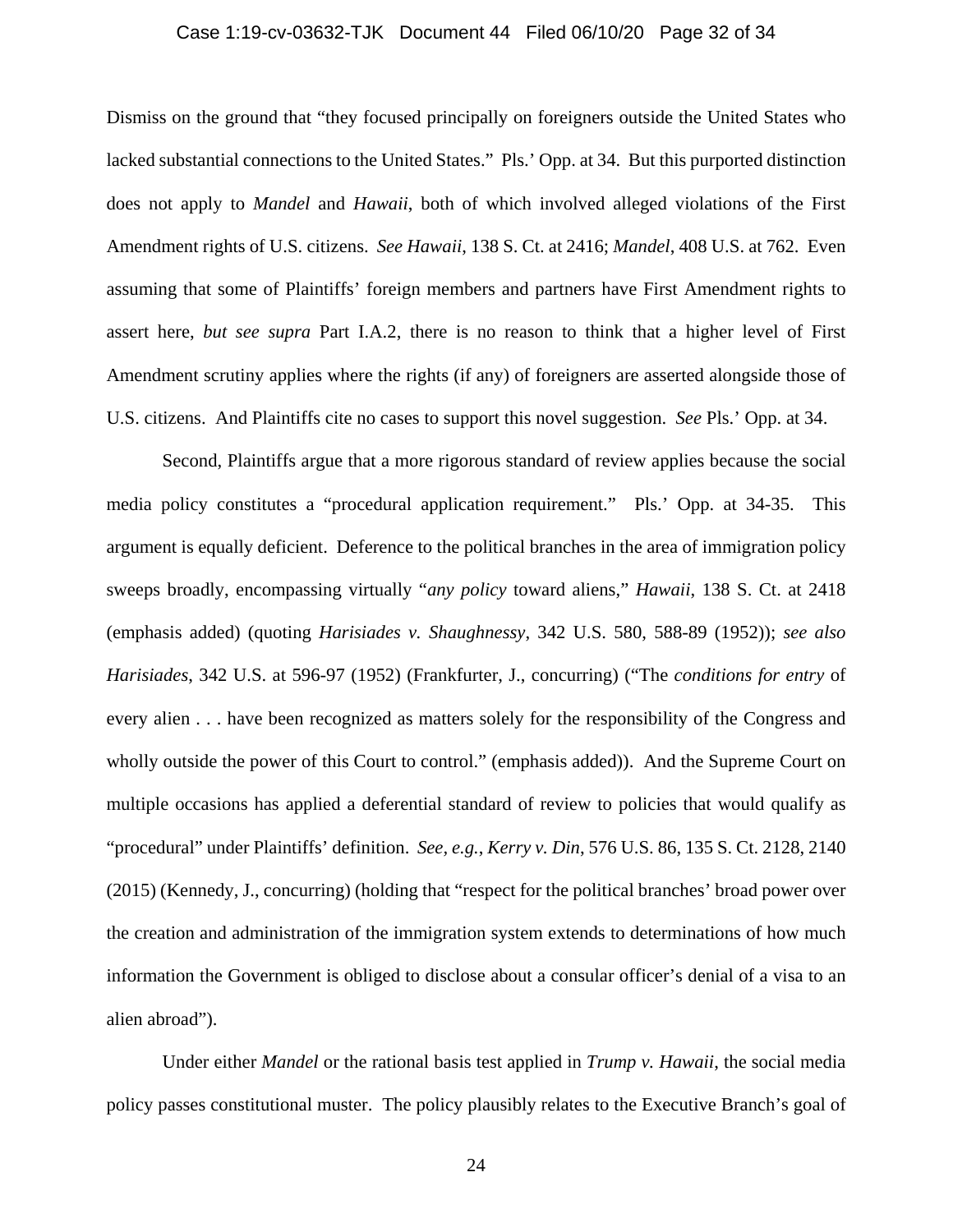#### Case 1:19-cv-03632-TJK Document 44 Filed 06/10/20 Page 33 of 34

strengthening screening and vetting protocols for foreign nationals who seek to enter the country, especially with regard to "detecting foreign nationals who may commit, aid, or support acts of terrorism and [] preventing those individuals from entering the United States." *See* Exec. Order 13780, 82 Fed. Reg. 13,209, 13,209 (March 6, 2017). In addition, the policy advances this goal by enabling the Government to collect information that can be used to confirm a visa applicant's identity and to determine the applicant's eligibility for entry. *See* IVSS at 3; NIVSS at 3. Plaintiffs' First Amendment challenge to the social media policy must accordingly be dismissed as a matter of law. *See also* Defs.' Mot. at 42-43.

 Plaintiffs' purported challenge to DHS's "retention and dissemination" policies should likewise be dismissed. *See* Defs.' Mot. at 44-45. In addition to suffering from the same standing defects and being subject to the deferential standard of review discussed above, this claim fails to identify with requisite specificity which policies are being challenged and how they violate the First Amendment. *See* Defs.' Mot. at 43 n.17. Plaintiffs' Opposition cites allegations in the Complaint where Plaintiffs alleged the existence of certain DHS retention policies, but they point to no allegations where they explain how these policies purportedly violate their First Amendment rights. *See Bell Atl. Corp. v. Twombly*, 550 U.S. 544, 555 (2007) (holding that a pleading "must contain something more . . . than . . . a statement of facts that merely creates a suspicion [of] a legally cognizable right of action" (citation omitted)).<sup>8</sup>

<sup>8</sup> Plaintiffs' request to amend their Complaint, *see* Pls.' Opp. at 45, should be denied because any amendment would be futile. *Arora v. Buckhead Family Dentistry, Inc*., 263 F. Supp. 3d 121, 134– 35 (D.D.C. 2017) ("[L]eave to amend should be denied when amendment would be futile . . . including, most notably, when the proposed claim would not survive a motion to dismiss." (internal citations and quotation marks omitted)). Because Plaintiffs' claims fail as a matter of law, Plaintiffs cannot cure those defects with amended pleadings.